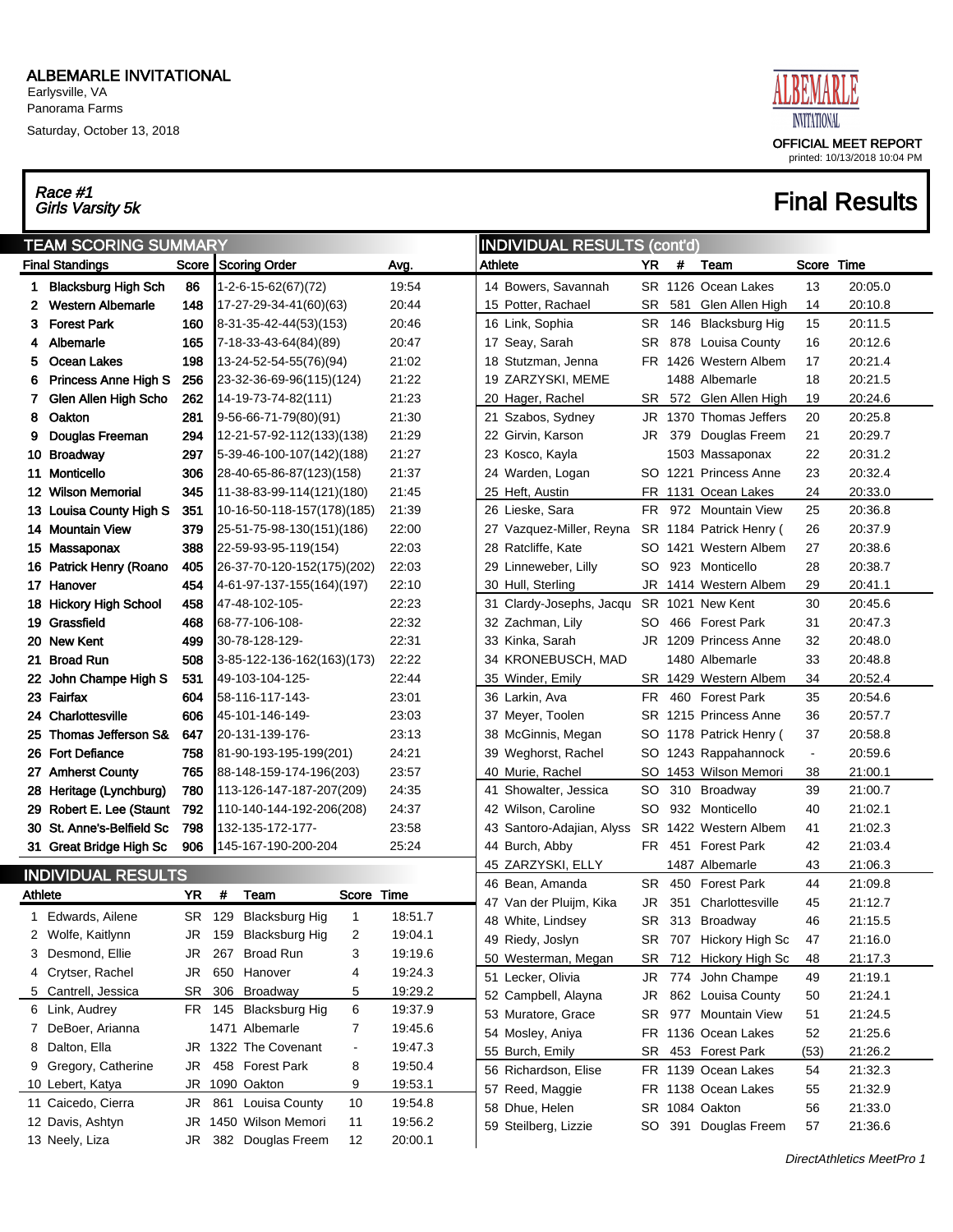Saturday, October 13, 2018

# Race #1<br>Girls Varsity 5k



| <b>INDIVIDUAL RESULTS (cont'd)</b> |           |      |                         |            |         |                          |           |     |                          |                |         |
|------------------------------------|-----------|------|-------------------------|------------|---------|--------------------------|-----------|-----|--------------------------|----------------|---------|
| Athlete                            | YR.       | $\#$ | Team                    | Score Time |         | Athlete                  | YR        | #   | Team                     | Score Time     |         |
| 60 Soyster-Heinz, Sloan            |           |      | SR 410 Fairfax          | 58         | 21:38.5 | 106 Villadelgado, Sarah  |           |     | SR 1144 Ocean Lakes      |                | 22:44.7 |
| 61 McGowan, Serena                 |           |      | 1505 Massaponax         | 59         | 21:39.2 | 107 Judd, Sydney         | JR        |     | 772 John Champe          | 103            | 22:48.1 |
| 62 McGahren, Caroline              |           |      | SR 1418 Western Albem   | (60)       | 21:40.4 | 108 Henderson, Kennedy   | JR        | 770 | John Champe              | 104            | 22:48.5 |
| 63 Joiner, Makenzie                | JR        |      | 654 Hanover             | 61         | 21:41.2 | 109 Thompson, Alex       | <b>JR</b> | 709 | Hickory High Sc          | 105            | 22:49.5 |
| 64 Lattimer, Julia                 |           |      | SR 143 Blacksburg Hig   | 62         | 21:42.3 | 110 Crawford, Jesse      | <b>JR</b> | 600 | Grassfield               | 106            | 22:50.3 |
| 65 Kipnis, Michal                  |           |      | FR 1416 Western Albem   | (63)       | 21:43.6 | 111 Mitchell, Bree       | <b>SO</b> | 308 | Broadway                 | 107            | 22.51.0 |
| 66 Murphy, Abby                    |           |      | 1482 Albemarle          | 64         | 21:48.2 | 112 Chappell, Myla       | <b>SO</b> | 599 | Grassfield               | 108            | 22:51.3 |
| 67 Vizcaino, Maria                 |           |      | SR 931 Monticello       | 65         | 21:52.2 | 113 Grant, Emily         | <b>SO</b> | 601 | Grassfield               | 109            | 22:51.4 |
| 68 Phelps, Emma                    |           |      | SR 1096 Oakton          | 66         | 21:53.1 | 114 VanAssendelft, Emily |           |     | SR 1260 Robert E. Lee (  | 110            | 22:51.8 |
| 69 Fitch, Emily                    | SR        |      | 130 Blacksburg Hig      | (67)       | 21:53.9 | 115 Ringberg, Abby       | <b>SR</b> |     | 583 Glen Allen High      | (111)          | 22:51.9 |
| 70 Morlatt, Siena                  | <b>JR</b> |      | 603 Grassfield          | 68         | 21:54.4 | 116 Pellei, Julia        | FR        |     | 386 Douglas Freem        | 112            | 22:52.7 |
| 71 Pentz, Natalee                  |           |      | SO 1216 Princess Anne   | 69         | 21.56.4 | 117 Steger, Grace        | <b>JR</b> |     | 676 Heritage (Lynch      | 113            | 22:53.0 |
| 72 Smith, Ryan                     |           |      | SR 1182 Patrick Henry ( | 70         | 21:59.8 | 118 Sanders, Camille     | SO        |     | 1455 Wilson Memori       | 114            | 22:53.4 |
| 73 Stroud, Sophia                  |           |      | SR 1099 Oakton          | 71         | 22:00.2 | 119 Burris, Samantha     | SO        |     | 1204 Princess Anne       | (115)          | 22:53.5 |
| 74 Griggs, Annika                  |           |      | SO 135 Blacksburg Hig   | (72)       | 22:01.5 | 120 Sarber, Emily        | <b>FR</b> |     | 409 Fairfax              | 116            | 22:53.7 |
| 75 Cash, Megan                     | <b>FR</b> |      | 568 Glen Allen High     | 73         | 22:04.1 | 121 Murray, Mary Kate    | <b>SO</b> |     | 408 Fairfax              | 117            | 22.53.8 |
| 76 Varon, Sofi                     | <b>FR</b> |      | 588 Glen Allen High     | 74         | 22:05.1 | 122 Aaron, Erica         |           |     | JR 857 Louisa County     | 118            | 22.54.5 |
| 77 Peterson, Laura                 | SO        |      | 979 Mountain View       | 75         | 22:05.2 | 123 Bautista, Rebekah    |           |     | 1506 Massaponax          | 119            | 22:56.4 |
| 78 Smith, Ryan                     |           |      | FR 1142 Ocean Lakes     | (76)       | 22:07.6 | 124 Jamison, Libby       |           |     | FR 1176 Patrick Henry (  | 120            | 22:56.5 |
| 79 Norris, Aleena                  | SO        |      | 604 Grassfield          | 77         | 22:08.0 | 125 Baucom, Paige        | SO.       |     | 1449 Wilson Memori       | (121)          | 22:56.8 |
| 80 Lange, Natasha                  |           |      | JR 1032 New Kent        | 78         | 22:08.2 | 126 Nguyen, Anh          | SR        |     | 274 Broad Run            | 122            | 22.56.8 |
| 81 Lopresti, Julia                 |           |      | SR 1092 Oakton          | 79         | 22:08.3 | 127 Leavell, Josie       | FR.       |     | 919 Monticello           | (123)          | 22:56.9 |
| 82 Phelps, Bethany                 |           |      | SO 1095 Oakton          | (80)       | 22:08.6 | 128 Manke, Chloe         | SO.       |     | 1211 Princess Anne       | (124)          | 22:59.7 |
| 83 Moffett, Sarah                  | SO        |      | 525 Fort Defiance       | 81         | 22:09.6 | 129 Pratt, Callie        | <b>SR</b> |     | 782 John Champe          | 125            | 23:02.4 |
| 84 Catizone, Cassie                | SR        |      | 569 Glen Allen High     | 82         | 22:10.4 | 130 Seward, Dez          | <b>FR</b> |     | 675 Heritage (Lynch      | 126            | 23:03.8 |
| 85 Henning, Maddie                 |           |      | JR 1323 The Covenant    | $\sim$     | 22:11.5 | 131 Perry, Madeline      | SR        |     | 605 Grassfield           | (127)          | 23:06.0 |
| 86 Miller, Paige                   |           |      | JR 1452 Wilson Memori   | 83         | 22:12.9 | 132 Gray, Katelyn        |           |     | JR 1029 New Kent         | 128            | 23:08.3 |
| 87 GUYTON, CASSIDY                 |           |      | 1475 Albemarle          | (84)       | 22:13.2 | 133 Fang, Emily          |           |     | SR 1085 Oakton           | $\blacksquare$ | 23:09.6 |
| 88 Husted, Kirsten                 |           |      | SR 269 Broad Run        | 85         | 22:13.7 | 134 Gill, Tabitha        |           |     | FR 1027 New Kent         | 129            | 23:12.0 |
| 89 Lange, Samantha                 |           |      | SO 917 Monticello       | 86         | 22:15.6 | 135 McCabe, Sarah        | <b>SR</b> |     | 975 Mountain View        | 130            | 23:14.4 |
| 90 Shuren, Kelly                   | JR.       | 928  | Monticello              | 87         | 22:15.9 | 136 Chen, Ashley         |           |     | FR 1360 Thomas Jeffers   | 131            | 23:17.9 |
| 91 Hensley, Summer                 | JR        | -71  | <b>Amherst Count</b>    | 88         | 22:16.2 | 137 Kanaiza, Melvin      | SO        |     | 1301 St. Anne's-Belfi    | 132            | 23:18.0 |
| 92 LEACH, SARAH                    |           |      | 1481 Albemarle          | (89)       | 22:21.5 | 138 Schefle, Varim       | <b>JR</b> |     | 389 Douglas Freem        | (133)          | 23:18.3 |
| 93 Stogdale, Delaney               | SO.       |      | 532 Fort Defiance       | 90         | 22:22.5 | 139 Massey, Kori         | FR        |     | 1034 New Kent            | 134            | 23:19.2 |
| 94 Odom, Carly                     |           |      | FR 1094 Oakton          | (91)       | 22:23.0 | 140 Collins, Riley       |           |     | SO 1293 St. Anne's-Belfi | 135            | 23:19.5 |
| 95 Pearsall, Rylan                 | JR        | 385  | Douglas Freem           | 92         | 22:23.6 | 141 Yang, Christina      |           |     | FR 285 Broad Run         | 136            | 23:20.3 |
| 96 Garvie, Lola                    |           |      | 1508 Massaponax         | 93         | 22:31.3 | 142 Martin, Garnett      | SO        |     | 656 Hanover              | 137            | 23:21.0 |
| 97 Schleicher, Amy                 |           |      | JR 1141 Ocean Lakes     | (94)       | 22:31.7 | 143 Payne, Carter        | <b>JR</b> |     | 384 Douglas Freem        | (138)          | 23:21.5 |
| 98 Varga, Nadia                    |           |      | 1507 Massaponax         | 95         | 22:33.4 | 144 Singh, Shreya        | FR        |     | 1369 Thomas Jeffers      | 139            | 23:23.9 |
| 99 McKechnie, Madeline             |           |      | SO 1213 Princess Anne   | 96         | 22:34.1 | 145 Tillen, Kitty        |           |     | SR 1259 Robert E. Lee (  | 140            | 23:24.6 |
| 100 Chesley, Sidney                | SO.       |      | 647 Hanover             | 97         | 22:34.5 | 146 Wilson, Selena       | SR        |     | 606 Grassfield           | (141)          | 23:25.1 |
| 101 Dausman, Grace                 | JR        |      | 965 Mountain View       | 98         | 22:35.8 | 147 Taylor, Ella         | SO.       |     | 1427 Western Albem       |                | 23:25.6 |
| 102 Surratt, Chloe                 |           |      | SR 1457 Wilson Memori   | 99         | 22:38.3 | 148 Cyr, Skyler          | <b>SO</b> |     | 307 Broadway             | (142)          | 23:25.9 |
| 103 Weaver, Rachel                 | SR        |      | 312 Broadway            | 100        | 22:38.5 | 149 Lamborn, Michelle    | <b>FR</b> |     | 406 Fairfax              | 143            | 23:27.2 |
| 104 Bloor, Charlotte               | JR        |      | 335 Charlottesville     | 101        | 22:40.8 | 150 Tenney, Abby         | JR        |     | 1257 Robert E. Lee       | 144            | 23:29.4 |
| 105 Hollingsworth, Isabella        | <b>SO</b> |      | 704 Hickory High Sc     | 102        | 22:42.6 | 151 Allison, Chloe       | JR        |     | 615 Great Bridge Hi      | 145            | 23:31.1 |
|                                    |           |      |                         |            |         |                          |           |     |                          |                |         |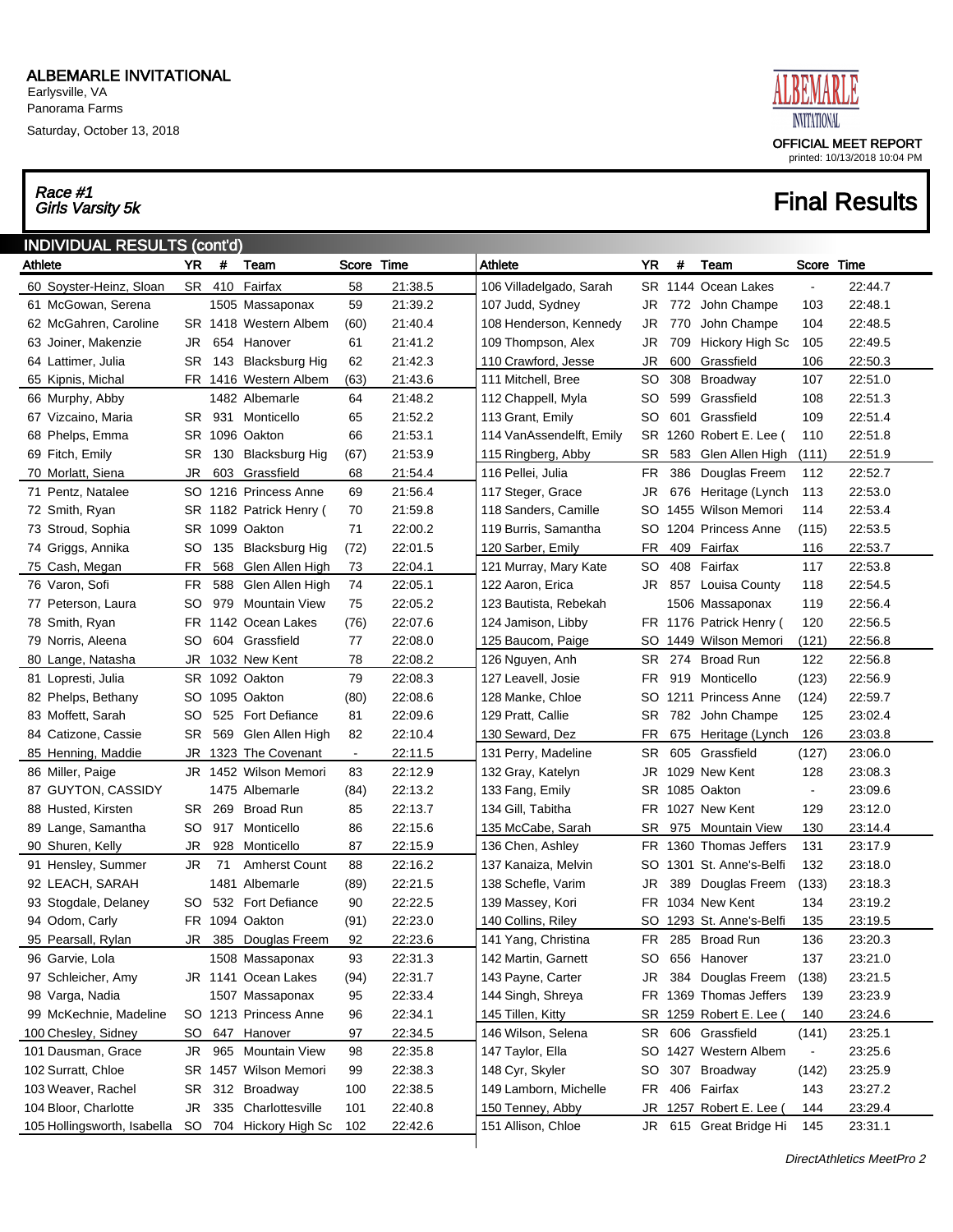Saturday, October 13, 2018

# Race #1<br>Girls Varsity 5k



| <b>INDIVIDUAL RESULTS (cont'd)</b> |     |      |                          |                |         |                          |           |     |                           |                |         |
|------------------------------------|-----|------|--------------------------|----------------|---------|--------------------------|-----------|-----|---------------------------|----------------|---------|
| Athlete                            | YR  | #    | Team                     | Score Time     |         | <b>Athlete</b>           | <b>YR</b> | #   | Team                      | Score          | Time    |
| 152 Jaffe, Caroline                | FR  | 343  | Charlottesville          | 146            | 23:34.0 | 198 Lallatin, Logyn      | JR        |     | 602 Grassfield            | $\blacksquare$ | 24:39.0 |
| 153 Viar, Olivia                   | FR  | 679  | Heritage (Lynch          | 147            | 23:34.4 | 199 Soriano, Alison      | FR.       | 880 | Louisa County             | (185)          | 24:46.7 |
| 154 Ebby, Brooke                   | SO  | 68   | <b>Amherst Count</b>     | 148            | 23:34.7 | 200 Clements, Taylor     | JR        |     | 1022 New Kent             | $\sim$         | 24:49.9 |
| 155 Dieter, Arianna                | SO. | 338  | Charlottesville          | 149            | 23:36.8 | 201 Stockham, Emma       | <b>SR</b> | 984 | <b>Mountain View</b>      | (186)          | 24:50.7 |
| 156 Rogstad, Sydney                | SO  | 787  | John Champe              | 150            | 23:38.6 | 202 Brooker, Liz         | SR.       |     | 672 Heritage (Lynch       | 187            | 25:03.4 |
| 157 Holmquist, Emilee              | SR  | 968  | <b>Mountain View</b>     | (151)          | 23:39.8 | 203 Wuenschel, Morgan    | <b>SR</b> | 314 | Broadway                  | (188)          | 25:11.1 |
| 158 Sherman, Alice                 | FR  | 1180 | Patrick Henry (          | 152            | 23:40.4 | 204 Hendrix, Lara        | SO        | 340 | Charlottesville           | (189)          | 25:12.6 |
| 159 Diller, Katalina               | SR  | 455  | <b>Forest Park</b>       | (153)          | 23:42.5 | 205 Carlson, Natalie     | SO        | 617 | Great Bridge Hi           | 190            | 25:13.5 |
| 160 Hudson, Julianne               |     |      | 1504 Massaponax          | (154)          | 23:43.5 | 206 Gohn, Emily          | <b>SO</b> |     | 1298 St. Anne's-Belfi     | (191)          | 25:17.7 |
| 161 Moore, Alli                    | JR  | 659  | Hanover                  | 155            | 23:44.5 | 207 Wangler, Selah       | SO        |     | 1460 Wilson Memori        | $\blacksquare$ | 25:21.4 |
| 162 Sawyer, Martha                 |     |      | SR 1328 The Covenant     | $\blacksquare$ | 23:45.9 | 208 Guiffre, Piper       | SO        | 339 | Charlottesville           | $\blacksquare$ | 25:23.9 |
| 163 WOMBACHER, LIZ                 |     |      | 1486 Albemarle           | $\blacksquare$ | 23:46.5 | 209 Jones, Mary          | FR        |     | 1256 Robert E. Lee (      | 192            | 25:26.0 |
| 164 Westerman, Molly               | FR  | 713  | Hickory High Sc          | 156            | 23:47.0 | 210 Stambaugh, Leah      | SR.       | 311 | <b>Broadway</b>           | $\sim$         | 25:28.5 |
| 165 Kerstetter, Haleigh            | FR  | 869  | Louisa County            | 157            | 23:48.7 | 211 Liskey, Sabrina      | SO        |     | 522 Fort Defiance         | 193            | 25:31.4 |
| 166 Riddervold, Eva                | FR  | 927  | Monticello               | (158)          | 23:49.2 | 212 Qian, Lilia          | SR.       |     | 1368 Thomas Jeffers       | (194)          | 25:33.6 |
| 167 Branham, Caroline              | JR  | 67   | <b>Amherst Count</b>     | 159            | 23:50.1 | 213 Cherry, Sydney       | JR        | 864 | Louisa County             | $\blacksquare$ | 25:42.8 |
| 168 Ravigopal, Trisha              | SR  | 785  | John Champe              | (160)          | 23:50.9 | 214 Flesher, Jenna       | SO        |     | 519 Fort Defiance         | 195            | 25:43.5 |
| 169 Williams, Annabelle            | SR  | 714  | Hickory High Sc (161)    |                | 23:52.5 | 215 Tolbert, Taylor      | JR        | 76  | <b>Amherst Count</b>      | 196            | 25:44.5 |
| 170 Chand, Jade                    | FR  | 262  | <b>Broad Run</b>         | 162            | 23:56.5 | 216 Dumville, Genna      | SR.       | 651 | Hanover                   | (197)          | 25:48.4 |
| 171 Allmon, Macy                   | FR  | 907  | Monticello               | $\blacksquare$ | 23:59.3 | 217 Geiszler, Emma       | SR.       |     | 403 Fairfax               | (198)          | 25:54.6 |
| 172 Elhafdi, Micaela               | SR  | 268  | <b>Broad Run</b>         | (163)          | 23:59.9 | 218 Riddle, Emma         | SO        |     | 528 Fort Defiance         | 199            | 25:56.1 |
| 173 Atkinson, Madeline             | SR  | 644  | Hanover                  | (164)          | 24:04.1 | 219 Hensley, Savannah    | SR        |     | 1241 Rappahannock         | $\blacksquare$ | 25:58.5 |
| 174 Wielar, Lily                   | JR  | 353  | Charlottesville          | 165            | 24:07.2 | 220 Johnson, Madelena    | SR.       |     | 404 Fairfax               | $\sim$         | 26:20.6 |
| 175 Corrales, Jocelin              | JR  |      | 1023 New Kent            | (166)          | 24:08.2 | 221 Bonner, Laney        | FR.       | 616 | Great Bridge Hi           | 200            | 26:32.6 |
| 176 DeGregory, Katie               | SO  | 619  | Great Bridge Hi          | 167            | 24:09.2 | 222 Lawson, Hunter       | JR        | 521 | <b>Fort Defiance</b>      | (201)          | 26:41.6 |
| 177 lang, magnolia                 | SO. |      | 1031 New Kent            | (168)          | 24:10.0 | 223 Crawford, Sophie     | FR        |     | 1173 Patrick Henry (      | (202)          | 26:50.6 |
| 178 Hiller, Autumn                 | JR  | 341  | Charlottesville          | (169)          | 24:10.6 | 224 Van Der Linden, Anna | JR        |     | 1183 Patrick Henry (      | $\blacksquare$ | 27:03.2 |
| 179 Jonathan, Justine              | SR  | 405  | Fairfax                  | 170            | 24:11.4 | 225 Gibson, Olivia       | FR        |     | 1240 Rappahannock         | $\blacksquare$ | 27:30.4 |
| 180 Brown, Faith                   | FR. | 702  | Hickory High Sc (171)    |                | 24:12.5 | 226 Roden, Jaden         | <b>SR</b> | 74  | <b>Amherst Count</b>      | (203)          | 27:31.3 |
| 181 McVey, Amanda                  | SO  |      | 1305 St. Anne's-Belfi    | 172            | 24:14.0 | 227 Crouch, Audrey       | SR.       |     | 618 Great Bridge Hi       | 204            | 27:31.7 |
| 182 Rivera, Giselle                | FR  | 279  | <b>Broad Run</b>         | (173)          | 24:17.2 | 228 Li, Annabel          | JR        |     | 1365 Thomas Jeffers       | (205)          | 27:44.2 |
| 183 Green, Sara                    | JR  | 70   | <b>Amherst Count</b>     | 174            | 24:18.9 | 229 Tenney, Haley        | JR        |     | 1258 Robert E. Lee (      | 206            | 27:50.0 |
| 184 Fiddler, Marin                 | FR  | 1174 | Patrick Henry (          | (175)          | 24:20.0 | 230 Morales, Caroline    | SR        |     | 1327 The Covenant         | $\sim$         | 27:57.0 |
| 185 Avakian, Sydney                | FR  | 260  | <b>Broad Run</b>         | $\blacksquare$ | 24:20.3 | 231 Colbert, Sierra      | SO        |     | 1206 Princess Anne        | $\blacksquare$ | 27:57.7 |
| 186 Li, Valerie                    |     |      | FR 1366 Thomas Jeffers   | 176            | 24:21.7 | 232 Viar, Bella          | JR        |     | 678 Heritage (Lynch       | 207            | 28:17.7 |
| 187 Perriello, Katherine           |     |      | SO 1306 St. Anne's-Belfi | 177            | 24:23.2 | 233 Fields, Hannah       |           |     | SO 1255 Robert E. Lee (   | (208)          | 28:18.3 |
| 188 Ostasiewski, Jenna             | JR  |      | 706 Hickory High Sc      | $\blacksquare$ | 24:23.8 | 234 Naulty, Peyton       | SO.       |     | 673 Heritage (Lynch (209) |                | 31:53.2 |
| 189 Wilson, Breeana                | JR  |      | 883 Louisa County        | (178)          | 24:27.8 |                          |           |     |                           |                |         |
| 190 McMahon, Emily                 | FR  |      | 778 John Champe          | (179)          | 24:29.5 |                          |           |     |                           |                |         |
| 191 Doering, Gianna                | JR  |      | 456 Forest Park          | $\blacksquare$ | 24:29.8 |                          |           |     |                           |                |         |
| 192 Vess, McKenna                  | FR  |      | 1459 Wilson Memori       | (180)          | 24:31.8 |                          |           |     |                           |                |         |
| 193 Chen, Emily                    |     |      | FR 1361 Thomas Jeffers   | 181            | 24:32.5 |                          |           |     |                           |                |         |
| 194 Beardsley, Bronwyn             | JR  |      | 1292 St. Anne's-Belfi    | 182            | 24:32.7 |                          |           |     |                           |                |         |
| 195 Raine, Tulai                   | SR. |      | 1307 St. Anne's-Belfi    | (183)          | 24:32.8 |                          |           |     |                           |                |         |
| 196 Budzyn, Claudia                | JR  |      | 402 Fairfax              | (184)          | 24:36.1 |                          |           |     |                           |                |         |
| 197 Orr, Zoe                       | SR. |      | 383 Douglas Freem        |                | 24:36.9 |                          |           |     |                           |                |         |
|                                    |     |      |                          |                |         |                          |           |     |                           |                |         |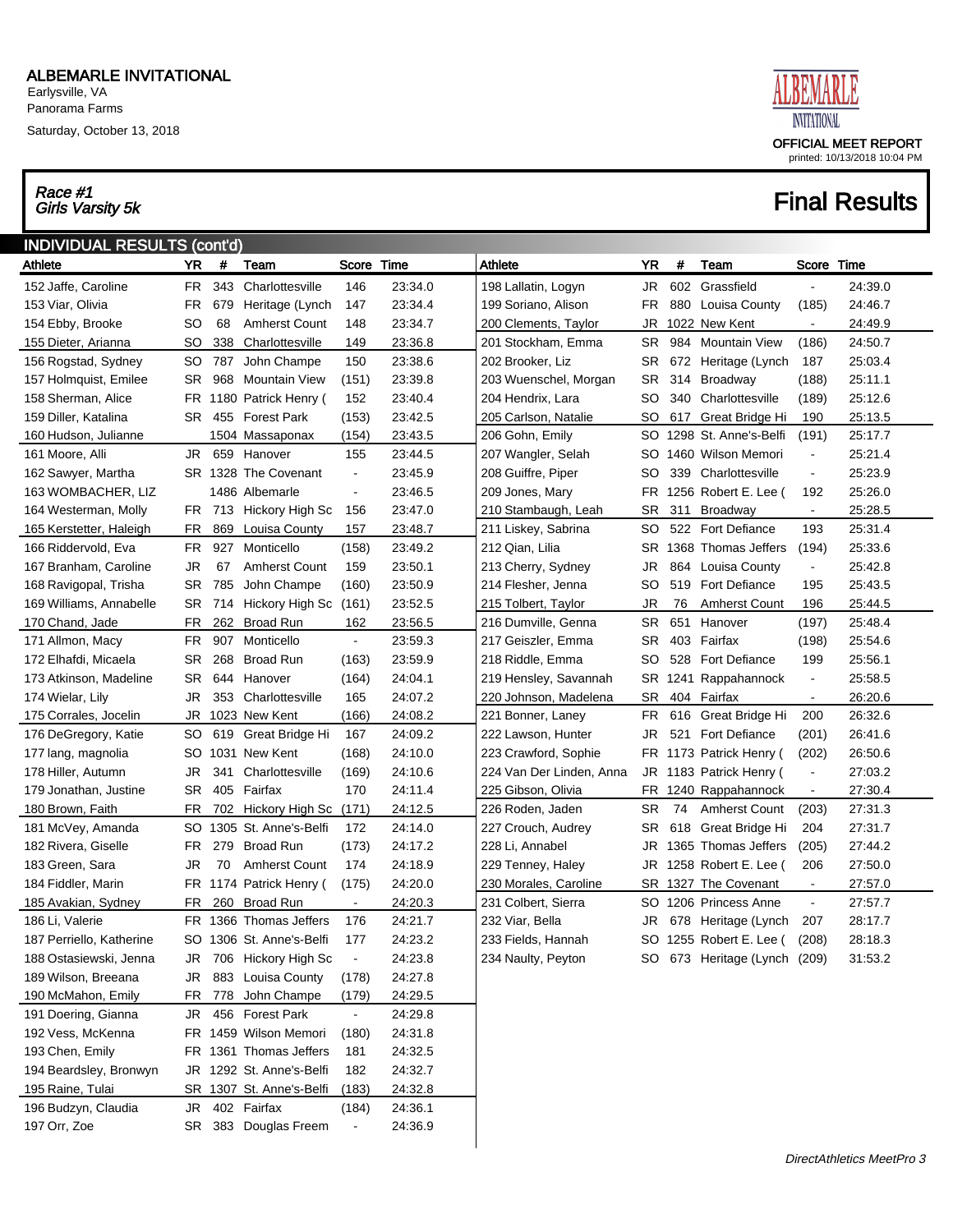Earlysville, VA Panorama Farms

Saturday, October 13, 2018

# Race #2<br>Boys Varsity 5k



## **Final Results**

| <b>TEAM SCORING SUMMARY</b><br>Score Scoring Order<br><b>Final Standings</b> |                                                     |            |     |                                        |              |                |     |               | <b>INDIVIDUAL RESULTS (cont'd)</b>     |           |            |                                |                |                    |
|------------------------------------------------------------------------------|-----------------------------------------------------|------------|-----|----------------------------------------|--------------|----------------|-----|---------------|----------------------------------------|-----------|------------|--------------------------------|----------------|--------------------|
|                                                                              |                                                     |            |     |                                        |              | Avg.           |     | Athlete       |                                        | YR        | #          | Team                           | Score Time     |                    |
| 1.                                                                           | Oakton                                              | 86         |     | 8-14-15-19-30(49)(106)                 |              | 16:37          |     |               | 7 Coddington, Henry                    | SR        | 82         | <b>Blacksburg Hig</b>          | 7              | 16:16.5            |
| 2                                                                            | Albemarle                                           | 87         |     | 10-13-17-20-27(57)(63)                 |              | 16:38          |     | 8             | Morse, Zachary                         | SO        |            | 1066 Oakton                    | 8              | 16:17.7            |
| 3                                                                            | Glen Allen High Scho                                | 120        |     | 4-21-23-33-39(46)(74)                  |              | 16:50          |     | 9             | Taylor, Brendan                        | JR        |            | 810 L.C. Bird                  | 9              | 16:22.3            |
| 4                                                                            | Ocean Lakes                                         | 122        |     | 3-11-31-37-40(48)(99)                  |              | 16:47          |     |               | 10 Naseh, Harris                       | JR        | 29         | Albemarle                      | 10             | 16:23.9            |
| 5                                                                            | <b>Western Albemarle</b>                            | 168        |     | 1-2-24-45-96(102)(118)                 |              | 16:45          |     |               | 11 Spollen, Will                       |           |            | SR 1122 Ocean Lakes            | 11             | 16:24.8            |
| 6                                                                            | <b>Blacksburg High Sch</b>                          | 176        |     | 7-12-29-52-76(84)(122)                 |              | 17:01          |     |               | 12 Bushey, Alistair                    | JR        | 81         | <b>Blacksburg Hig</b>          | 12             | 16:28.3            |
| 7                                                                            | <b>Princess Anne High S</b>                         | 220        |     | 18-32-42-60-68(100)(129)               |              | 17:17          |     |               | 13 Huston, Cutter                      | <b>SR</b> | 20         | Albemarle                      | 13             | 16:28.6            |
| 8                                                                            | L.C. Bird                                           | 236        |     | 5-9-58-78-86(153)(162)                 |              | 17:15          |     |               | 14 Fletcher, Riley                     | SR        |            | 1465 Woodberry For             | $\blacksquare$ | 16:30.5            |
| 9                                                                            | Thomas Jefferson S&                                 | 262        |     | 38-53-54-55-62(137)(148)               |              | 17:31          |     |               | 15 Walls, Ethan                        | SR        |            | 1075 Oakton                    | 14             | 16:32.5            |
|                                                                              | 10 Fort Defiance                                    | 286        |     | 25-34-67-72-88(111)(144)               |              | 17:31          |     |               | 16 Woodhouse, Garrett                  |           |            | SO 1077 Oakton                 | 15             | 16:34.0            |
| 11                                                                           | Louisa County High S                                | 296        |     | 6-51-65-77-97(124)(133)                |              | 17:30          |     |               | 17 Nixon, Andrew                       | SR.       | 695        | Hickory High Sc                | 16             | 16:34.2            |
|                                                                              | 12 Douglas Freeman                                  | 369        |     | 50-66-69-81-103(117)(131)              |              | 17:49          |     |               | 18 Mackenzie, Will                     | JR        | 23         | Albemarle                      | 17             | 16:38.0            |
|                                                                              | 13 Grassfield                                       | 400        |     | 44-71-91-93-101(109)(135)              |              | 17:53          |     |               | 19 Martingayle, Jackson                |           |            | SR 1197 Princess Anne          | 18             | 16:39.2            |
| 14                                                                           | John Champe High S                                  | 427        |     | 35-75-90-113-114(139)(154)             |              | 17:57          |     |               | 20 Sullivan, Scott                     | SR        |            | 1070 Oakton                    | 19             | 16:39.9            |
|                                                                              | 15 Hickory High School                              | 455        |     | 16-36-79-157-167(171)(173)             |              | 18:05          |     |               | 21 Yung, Joe                           | SO        | 47         | Albemarle                      | 20             | 16:41.4            |
|                                                                              | 16 Forest Park                                      | 509        |     | 73-85-94-112-145(180)(187)             |              | 18:15          |     |               | 22 Jackson, Ben                        | SR        |            | 547 Glen Allen High            | 21             | 16:43.2            |
| 17                                                                           | <b>Wilson Memorial</b>                              | 518        |     | 41-59-98-142-178(203)                  |              | 18:21          |     | 23 Ji, Victor |                                        | SR        |            | 1278 St. Anne's-Belfi          | 22             | 16:44.7            |
|                                                                              | 18 Monticello                                       | 523        |     | 26-87-108-150-                         |              | 18:16          |     |               | 24 Holtzman, Joshua                    | SR        |            | 545 Glen Allen High            | 23             | 16:46.8            |
|                                                                              | 19 St. Anne's-Belfield Sc                           | 580        |     | 22-80-95-191-192(206)(215)             |              | 18:40          |     |               | 25 Taylor, Joseph                      | SO        |            | 1399 Western Albem             | 24             | 16:49.7            |
|                                                                              | 20 Hanover                                          | 604        |     | 56-126-134-141-                        |              | 18:35          |     |               | 26 Jones, Jacob                        | SR.       | 499        | <b>Fort Defiance</b>           | 25             | 16:51.7            |
| 21                                                                           | The Covenant School                                 | 616        |     | 83-105-120-138-170(205)                |              | 18:37          |     |               | 27 Krehmeyer, Will                     | JR        | 895        | Monticello                     | 26             | 16:53.0            |
|                                                                              | 22 Charlottesville                                  | 619        |     | 47-104-107-179-                        |              | 18:42          |     |               | 28 MacKnight, J.D.                     | <b>JR</b> | 24         | Albemarle                      | 27             | 16:53.5            |
|                                                                              | 23 Mountain View                                    | 640*       |     | 110-123-125-136-                       |              | 18:39          |     |               | 29 Johnson, Patrick                    | <b>JR</b> |            | 1004 New Kent                  | 28             | 16:54.8            |
|                                                                              | 24 Fairfax                                          | 640*       |     | 64-130-140-143-163(168)                |              | 18:44          |     |               | 30 Dinkel, Landon                      | SO        | 85         | Blacksburg Hig                 | 29             | 16:55.6            |
|                                                                              | 25 New Kent                                         | 654        |     | 28-115-151-177-                        |              | 18:48          |     |               | 31 Tikhe, Arnav                        | SO        |            | 1072 Oakton                    | 30             | 16:57.9            |
|                                                                              | 26 Patrick Henry (Roano                             | 702        |     | 70-121-160-161-190(198)                |              | 19:03          |     |               | 32 Ladd, Harrison                      | SO        |            | 1114 Ocean Lakes               | 31             | 16:59.2            |
|                                                                              | 27 Fork Union                                       | 705        |     | 89-119-159-164-174(176)                |              | 18:58          |     |               | 33 Sawyer, Alex                        | JR        |            | 1199 Princess Anne             | 32             | 17:01.6            |
|                                                                              | 28 Broad Run                                        | 714        |     | 61-82-181-189-                         |              | 19:16          |     |               | 34 Clark, Henry                        | SR        |            | 1462 Woodberry For             | $\blacksquare$ | 17:05.5            |
|                                                                              | 29 Broadway                                         | 715        |     | 116-127-132-165-                       |              | 18:58          |     |               | 35 Hagerich, Ben                       | <b>FR</b> |            | 543 Glen Allen High            | 33             | 17:07.3            |
|                                                                              | 30 Great Bridge High Sc                             | 735<br>901 |     | 92-128-156-166-                        |              | 19:09          |     |               | 36 Corbin, Ramsey<br>37 Dalla, Gregory | FR.       |            | 493 Fort Defiance              | 34             | 17:07.8            |
|                                                                              | 31 Heritage (Lynchburg)<br>32 Robert E. Lee (Staunt | 947        |     | 43-204-217-218-<br>155-188-194-202-208 |              | 20:55<br>20:17 |     |               | 38 Clark, Jacob                        | JR<br>SR  | 729<br>683 | John Champe<br>Hickory High Sc | 35<br>36       | 17:10.9<br>17:13.0 |
|                                                                              | 33 Amherst County                                   | 1030       |     | 195-199-209-213-214(221)               |              | 21:01          |     |               | 39 Kelley, Stephen                     | JR        |            | 1113 Ocean Lakes               | 37             | 17:13.9            |
|                                                                              |                                                     |            |     |                                        |              |                |     | 40            | West, Jonathan                         | <b>JR</b> |            | 1357 Thomas Jeffers            | 38             | 17:14.2            |
|                                                                              | *Tiebreakers                                        |            |     |                                        |              |                |     |               | 41 Billmayer, Ethan                    | SR        |            | 535 Glen Allen High            | 39             | 17:14.5            |
|                                                                              | Mountain View                                       |            | 110 | 123<br>125                             | 136          | 146            | 149 |               | 42 Lipps, Owen                         |           |            | SO 1116 Ocean Lakes            | 40             | 17:15.8            |
|                                                                              | Fairfax                                             |            | 64  | 140<br>130                             | 143          | 163            | 168 |               | 43 Leo, Vincent                        |           |            | SR 1440 Wilson Memori          | 41             | 17:15.9            |
|                                                                              |                                                     |            |     |                                        |              |                |     |               | 44 Austin, Bryce                       |           |            | SR 1186 Princess Anne          | 42             | 17:16.1            |
|                                                                              | <b>INDIVIDUAL RESULTS</b>                           |            |     |                                        |              |                |     |               | 45 Richards, Luke                      | JR        |            | 669 Heritage (Lynch            | 43             | 17:18.0            |
| Athlete                                                                      |                                                     | <b>YR</b>  | #   | Team                                   | Score Time   |                |     |               | 46 Harver, Jonathan                    | SR        |            | 594 Grassfield                 | 44             | 17:19.1            |
|                                                                              | 1 Hawkes, Joe                                       |            |     | JR 1383 Western Albem                  | $\mathbf{1}$ | 15:39.7        |     |               | 47 Terrill, Stuart                     |           |            | JR 1400 Western Albem          | 45             | 17:20.5            |
|                                                                              | 2 Eliason, Jack                                     |            |     | JR 1378 Western Albem                  | 2            | 15:44.8        |     |               | 48 Carter, Wade                        | JR        |            | 536 Glen Allen High            | (46)           | 17:20.5            |
|                                                                              | 3 Lipps, Tyler                                      |            |     | SR 1117 Ocean Lakes                    | 3            | 16:00.1        |     |               | 49 McKee, Reece                        | SO        |            | 326 Charlottesville            | 47             | 17:21.1            |
|                                                                              | 4 Ibrahim, Ali                                      |            |     | SR 546 Glen Allen High                 | 4            | 16:13.3        |     |               | 50 Young, Davis                        |           |            | SR 1125 Ocean Lakes            | (48)           | 17:21.6            |
| 5                                                                            | Plummer, Jacob                                      | SO         |     | 807 L.C. Bird                          | 5            | 16:15.7        |     |               | 51 Messaros, Zach                      |           |            | SR 1063 Oakton                 | (49)           | 17:22.1            |
|                                                                              | 6 Wood, Branden                                     |            |     | SO 855 Louisa County                   | 6            | 16:16.1        |     |               | 52 Watt, Parker                        |           |            | SR 1469 Woodberry For          |                | 17:22.2            |

 $\overline{ }$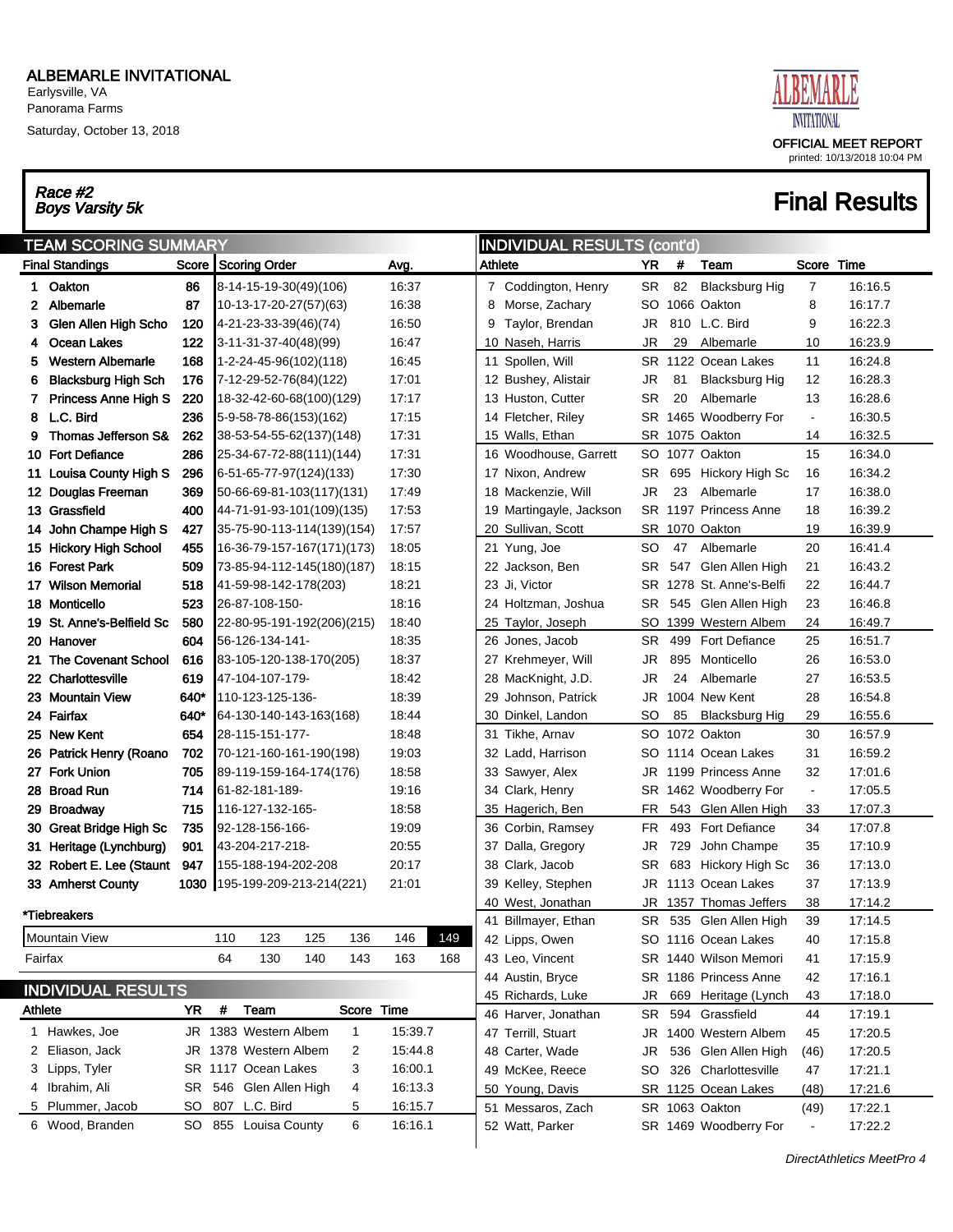Saturday, October 13, 2018

# Race #2<br>Boys Varsity 5k



| <b>INDIVIDUAL RESULTS (cont'd)</b> |           |        |                         |                |         |                           |           |     |                          |                |         |
|------------------------------------|-----------|--------|-------------------------|----------------|---------|---------------------------|-----------|-----|--------------------------|----------------|---------|
| Athlete                            | YR        | $\#$   | Team                    | Score Time     |         | Athlete                   | <b>YR</b> | #   | Team                     | Score Time     |         |
| 53 Elkin, Nathan                   | FR.       | 362    | Douglas Freem           | 50             | 17:26.4 | 99 Cave, Sebastian        |           |     | SR 1268 St. Anne's-Belfi | 95             | 18:04.7 |
| 54 Klapak, Matt                    | SO        | 834    | Louisa County           | 51             | 17:26.6 | 100 Gathright, Thomas     | SR        |     | 1380 Western Albem       | 96             | 18:08.1 |
| 55 Green, Cade                     | <b>SO</b> | 92     | <b>Blacksburg Hig</b>   | 52             | 17:29.4 | 101 Emmert. Nicholas      | FR        | 825 | Louisa County            | 97             | 18:08.2 |
| 56 Stanley, Ethan                  | JR        |        | 1350 Thomas Jeffers     | 53             | 17:31.2 | 102 Holmes, Matthew       | JR        |     | 1438 Wilson Memori       | 98             | 18:08.4 |
| 57 Bishop, Quentin                 |           |        | SR 1330 Thomas Jeffers  | 54             | 17:31.7 | 103 Cavanagh, Drew        | FR.       |     | 1106 Ocean Lakes         | (99)           | 18:08.8 |
| 58 West, Jeremy                    |           |        | FR 1356 Thomas Jeffers  | 55             | 17:33.1 | 104 Stravino, Foster      | JR        |     | 1201 Princess Anne       | (100)          | 18:08.8 |
| 59 Myers, Cole                     | JR        | 637    | Hanover                 | 56             | 17:35.7 | 105 Emerson, Andrew       | SO        | 593 | Grassfield               | 101            | 18:09.3 |
| 60 Tamblre, Samuel                 | <b>JR</b> | 40     | Albemarle               | (57)           | 17:36.0 | 106 Bonner, Will          | JR        |     | 1374 Western Albem       | (102)          | 18:09.5 |
| 61 Pisa, Corey                     | JR        |        | 806 L.C. Bird           | 58             | 17:36.3 | 107 Neely, Lucas          | FR.       |     | 372 Douglas Freem        | 103            | 18:10.0 |
| 62 Shumate, Rafe                   | JR        |        | 1443 Wilson Memori      | 59             | 17:38.8 | 108 Vik, Isaac            | SR.       | 329 | Charlottesville          | 104            | 18:12.6 |
| 63 Blake, Dylan                    |           |        | SR 1188 Princess Anne   | 60             | 17:40.1 | 109 Bryan, Justin         |           |     | SR 1313 The Covenant     | 105            | 18:13.2 |
| 64 Kouzel, Ben                     | SR.       | 245    | <b>Broad Run</b>        | 61             | 17:41.4 | 110 Murray, Kenan         | SR        |     | 1067 Oakton              | (106)          | 18:13.6 |
| 65 Malhotra, Rayaan                |           |        | SR 1343 Thomas Jeffers  | 62             | 17:42.9 | 111 Tennant, Edison       | FR.       | 328 | Charlottesville          | 107            | 18:14.2 |
| 66 Smith, Stephen                  | SO        | 38     | Albemarle               | (63)           | 17:43.0 | 112 Ray, Hunter           | SO        | 902 | Monticello               | 108            | 18:14.4 |
| 67 Dropik, Marcus                  | JR        | 398    | Fairfax                 | 64             | 17:43.0 | 113 Jenkins, Joseph Holde | <b>SR</b> | 595 | Grassfield               | (109)          | 18:17.0 |
| 68 Varney, Bowen                   | JR        | 853    | Louisa County           | 65             | 17:43.2 | 114 Swain, Craig          | SO        | 958 | <b>Mountain View</b>     | 110            | 18:17.2 |
| 69 Geissler, Sam                   | SR        | 363    | Douglas Freem           | 66             | 17:43.5 | 115 Moyers, Ashton        | FR.       | 504 | <b>Fort Defiance</b>     | (111)          | 18:19.1 |
| 70 Smoker, Ben                     | <b>SR</b> | 509    | <b>Fort Defiance</b>    | 67             | 17:44.1 | 116 Diller, Zachary       | SR.       | 421 | <b>Forest Park</b>       | 112            | 18:19.3 |
| 71 Cinnamond, Jackson              |           |        | JR 1190 Princess Anne   | 68             | 17:44.7 | 117 Maze, Noah            | SO        |     | 742 John Champe          | 113            | 18:20.1 |
| 72 Munro, Cullen                   | SR        | 369    | Douglas Freem           | 69             | 17:45.1 | 118 Thoden, Brady         | JR        | 756 | John Champe              | 114            | 18:20.8 |
| 73 Murphy, Charles                 |           |        | JR 1165 Patrick Henry ( | 70             | 17:47.5 | 119 Bollhorst, Gabriel    | SR        | 987 | New Kent                 | 115            | 18:22.2 |
| 74 Rodriguez, Jayson               | SO        | 598    | Grassfield              | 71             | 17:47.5 | 120 Kauffman, Clayton     | SR        | 289 | Broadway                 | 116            | 18:22.8 |
| 75 Harlow, Ben                     | <b>SR</b> | 496    | <b>Fort Defiance</b>    | 72             | 17:47.9 | 121 Bishop, Shane         | SR.       | 354 | Douglas Freem            | (117)          | 18:23.3 |
| 76 Root, Daniel                    | <b>SR</b> | 442    | <b>Forest Park</b>      | 73             | 17:48.3 | 122 Wood, Cam             | JR        |     | 1403 Western Albem       | (118)          | 18:24.4 |
| 77 Johnson, Devin                  | JR        | 548    | Glen Allen High         | (74)           | 17:48.8 | 123 Marrs, Blaine         | SR.       |     | 479 Fork Union           | 119            | 18:26.2 |
| 78 Thamby, Joey                    | SR        | 755    | John Champe             | 75             | 17:49.3 | 124 Hillard, Nick         | JR        |     | 1112 Ocean Lakes         | $\blacksquare$ | 18:28.8 |
| 79 Schmitt, Ben                    | <b>SO</b> | 110    | <b>Blacksburg Hig</b>   | 76             | 17:52.9 | 125 Kallen, Thomas        | SO        |     | 1386 Western Albem       | $\blacksquare$ | 18:28.9 |
| 80 Soriano, Kyler                  | <b>JR</b> | 849    | Louisa County           | 77             | 17:54.0 | 126 Knowles, Matthew      | FR.       |     | 1317 The Covenant        | 120            | 18:29.4 |
| 81 Hanafi, El-Amir                 | FR.       | 800    | L.C. Bird               | 78             | 17:54.8 | 127 Suess, Luke           | JR        |     | 1170 Patrick Henry (     | 121            | 18:30.9 |
| 82 Gyuricsko, Tyler                | JR        | 687    | Hickory High Sc         | 79             | 17:55.2 | 128 Harrison, Chris       | JR        | 93  | <b>Blacksburg Hig</b>    | (122)          | 18:31.1 |
| 83 Duffy, Hewson                   | JR        | 1271   | St. Anne's-Belfi        | 80             | 17:55.7 | 129 Fritz, Aidan          | SR.       | 944 | <b>Mountain View</b>     | 123            | 18:33.9 |
| 84 Gilman, Joseph                  | SR        | 364    | Douglas Freem           | 81             | 17:56.1 | 130 Davenport, Caiden     | FR        | 821 | Louisa County            | (124)          | 18:36.8 |
| 85 Burns, Evan                     | <b>SR</b> | 4      | Albemarle               | $\blacksquare$ | 17:56.1 | 131 Billings, Abram       | JR        | 935 | <b>Mountain View</b>     | 125            | 18:37.1 |
| 86 Hassan, Ziyad                   | SO        | 242    | <b>Broad Run</b>        | 82             | 17:57.0 | 132 Charania, Troy        | JR        |     | 624 Hanover              | 126            | 18:37.7 |
| 87 Sawyer, Michael                 |           |        | SR 1321 The Covenant    | 83             | 17:57.4 | 133 White, Trevor         | SO        |     | 304 Broadway             | 127            | 18:38.1 |
| 88 Bianchi, Sean                   | SR        | 79     | <b>Blacksburg Hig</b>   | (84)           | 18:00.3 | 134 Mincheff, Caleb       |           |     | SR 610 Great Bridge Hi   | 128            | 18:40.7 |
| 89 Sturgill, Josh                  | SR        | 446    | <b>Forest Park</b>      | 85             | 18:01.1 | 135 Henkel, Luke          | SO.       |     | 1195 Princess Anne       | (129)          | 18:42.0 |
| 90 Berkley, Blake                  | FR        |        | 794 L.C. Bird           | 86             | 18:01.2 | 136 Hogroian, Leo         | SR        |     | 399 Fairfax              | 130            | 18:42.4 |
| 91 Kircher, Jack                   | SR        |        | 894 Monticello          | 87             | 18:02.1 | 137 Smith, Lowell         | JR        |     | 374 Douglas Freem        | (131)          | 18:43.2 |
| 92 Shifflett, Nathan               | SO        |        | 507 Fort Defiance       | 88             | 18:02.9 | 138 Showalter, Levi       | JR        |     | 296 Broadway             | 132            | 18:44.4 |
| 93 Montes, Jett                    | JR        |        | 480 Fork Union          | 89             | 18:03.0 | 139 Robinson, Everett     | JR        |     | 845 Louisa County        | (133)          | 18:45.4 |
| 94 Ravva, Sai                      |           | SR 749 | John Champe             | 90             | 18:03.5 | 140 Belote, Ethan         | FR        |     | 622 Hanover              | 134            | 18:45.9 |
| 95 Creamer, Ronan                  | SO        | 592    | Grassfield              | 91             | 18:03.8 | 141 Boe, James            | SO        |     | 591 Grassfield           | (135)          | 18:45.9 |
| 96 Corrigan, Ethan                 | JR        |        | 608 Great Bridge Hi     | 92             | 18:03.9 | 142 D'Lugos, Matt         | JR        |     | 940 Mountain View        | 136            | 18:46.1 |
| 97 Motsko, Tanner                  | SR        |        | 596 Grassfield          | 93             | 18:04.1 | 143 Tian, Dennis          | JR        |     | 1353 Thomas Jeffers      | (137)          | 18:48.6 |
| 98 Huggins, Josiah                 | SR        |        | 431 Forest Park         | 94             | 18:04.4 | 144 Kowalski, Sam         | FR        |     | 1318 The Covenant        | 138            | 18:50.4 |
|                                    |           |        |                         |                |         |                           |           |     |                          |                |         |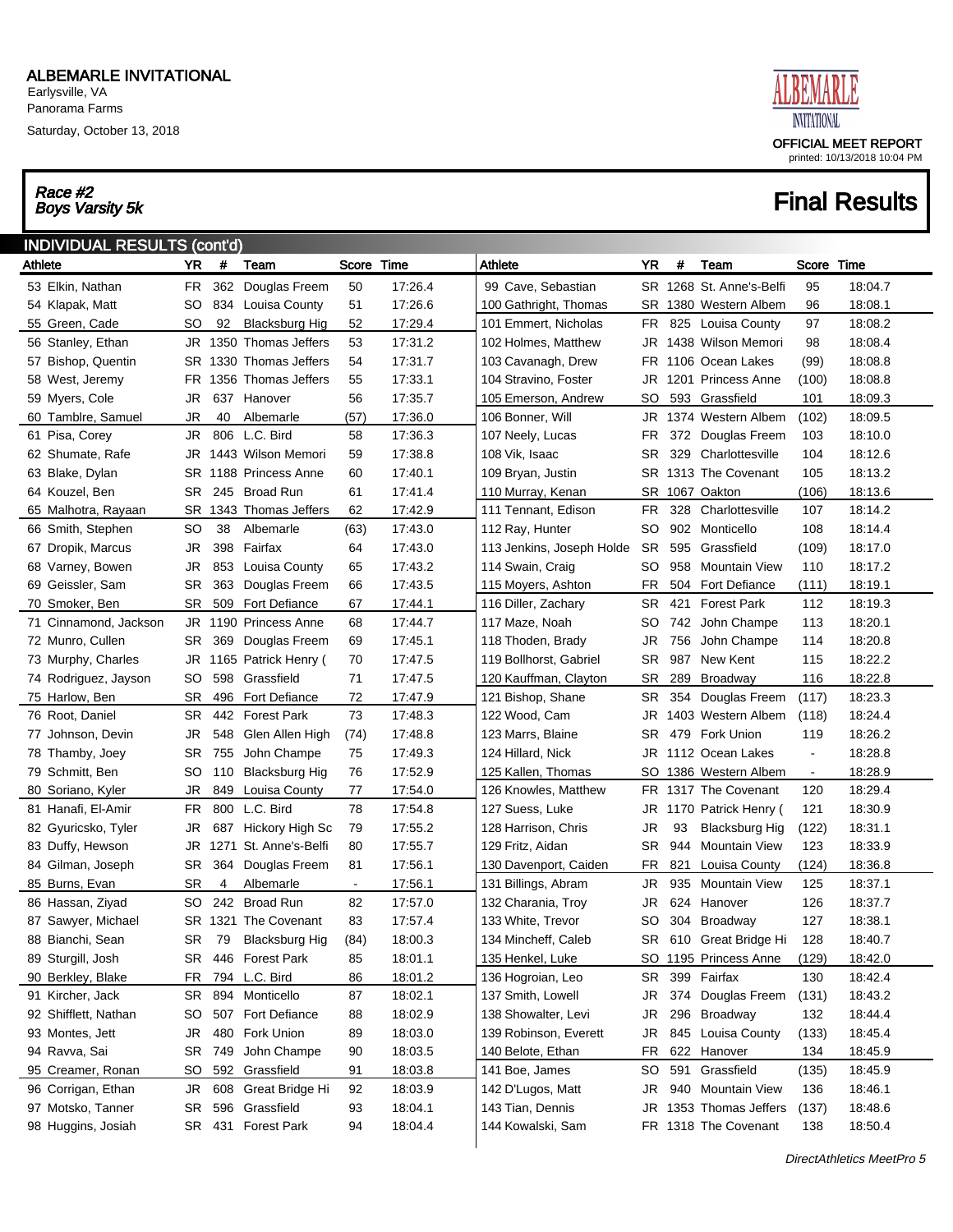Saturday, October 13, 2018

# Race #2<br>Boys Varsity 5k



| <b>INDIVIDUAL RESULTS (cont'd)</b> |           |     |                           |                              |         |                         |           |     |                       |                          |         |
|------------------------------------|-----------|-----|---------------------------|------------------------------|---------|-------------------------|-----------|-----|-----------------------|--------------------------|---------|
| Athlete                            | <b>YR</b> | #   | Team                      | Score Time                   |         | Athlete                 | YR        | #   | Team                  | Score Time               |         |
| 145 Thaker, Nikhil                 | SR        | 754 | John Champe               | (139)                        | 18:51.0 | 191 Cook, Eli           | FR        |     | 318 Charlottesville   | 179                      | 19:45.9 |
| 146 McPherson, Matthew             | JR        | 101 | <b>Blacksburg Hig</b>     | $\blacksquare$               | 18:51.2 | 192 Langfeldt, Devin    | SO        | 435 | <b>Forest Park</b>    | (180)                    | 19:48.5 |
| 147 Burke, Julian                  | SR        |     | 396 Fairfax               | 140                          | 18:53.2 | 193 Erny, Ryan          | SO        | 239 | <b>Broad Run</b>      | 181                      | 19:48.9 |
| 148 Woodson, Jacob                 | SR        |     | 856 Louisa County         | $\blacksquare$               | 18:53.9 | 194 Manto, Peter        | JR        | 325 | Charlottesville       | 182                      | 19:52.5 |
| 149 Gable, Wes                     | SO        |     | 630 Hanover               | 141                          | 18:54.3 | 195 Barker, Brandon     | SR        | 491 | <b>Fort Defiance</b>  | $\blacksquare$           | 19:53.8 |
| 150 Wright, Bradley                | JR        |     | 1447 Wilson Memori        | 142                          | 18:54.6 | 196 Lipscomb, Evan      | JR        |     | 1007 New Kent         | 183                      | 19:54.0 |
| 151 Allen, Jack                    | JR        |     | 393 Fairfax               | 143                          | 18:55.6 | 197 Baker, Riley        | SO        |     | 986 New Kent          | (184)                    | 19:55.5 |
| 152 Mason, Luken                   | SO        |     | 502 Fort Defiance         | (144)                        | 18:56.6 | 198 Roy, Cooper         | FR        | 903 | Monticello            | (185)                    | 19:56.4 |
| 153 Henriques, Joseph              | SR        |     | 430 Forest Park           | 145                          | 18:57.3 | 199 Farrell, Conor      | SR        |     | 320 Charlottesville   | (186)                    | 19:58.6 |
| 154 Popphan, Paul                  | JR        | 951 | <b>Mountain View</b>      | 146                          | 18:59.8 | 200 Kristy, Samuel      | SR        |     | 434 Forest Park       | (187)                    | 20:02.6 |
| 155 McQueen, Khaliq                | JR        |     | 635 Hanover               | 147                          | 18:59.9 | 201 Siemers, Wesley     | SO        |     | 1252 Robert E. Lee (  | 188                      | 20:03.9 |
| 156 Diperna, Leo                   | JR        |     | 1334 Thomas Jeffers       | (148)                        | 19:01.5 | 202 Belardo, Jacob      | SO        |     | 237 Broad Run         | 189                      | 20:04.9 |
| 157 Russ, James                    | JR        |     | 953 Mountain View         | (149)                        | 19:01.6 | 203 Robinson, Henry     | FR        |     | 1168 Patrick Henry (  | 190                      | 20:14.6 |
| 158 Vizcaino, Esteban              | SO        |     | 905 Monticello            | 150                          | 19:01.9 | 204 Taye, Manny         | SR        |     | 1287 St. Anne's-Belfi | 191                      | 20:16.6 |
| 159 Pierce, Colin                  |           |     | SR 1013 New Kent          | 151                          | 19:04.2 | 205 Hochrein, Noah      | SO        |     | 1276 St. Anne's-Belfi | 192                      | 20:17.2 |
| 160 McCampbell, Jaime              | SR        | 900 | Monticello                | 152                          | 19:05.6 | 206 Altstoetter, Aaron  | SO        |     | 681 Hickory High Sc   | $\blacksquare$           | 20:20.1 |
| 161 Powell, Evan                   | JR        |     | 808 L.C. Bird             | (153)                        | 19:06.4 | 207 Sawyer, Isaiah      | JR        |     | 611 Great Bridge Hi   | 193                      | 20:22.3 |
| 162 Alseikhan, Faisal              | JR        |     | 718 John Champe           | (154)                        | 19:06.6 | 208 Poulson, Ben        | FR        |     | 1250 Robert E. Lee (  | 194                      | 20:23.3 |
| 163 Siemers, Calvin                |           |     | SR 1251 Robert E. Lee (   | 155                          | 19:08.3 | 209 campbell, Chad      | JR        | 51  | <b>Amherst Count</b>  | 195                      | 20:25.7 |
| 164 Williams, Kenny                | SR        |     | 614 Great Bridge Hi       | 156                          | 19:09.8 | 210 Lysek, Quinn        | FR        |     | 1008 New Kent         | (196)                    | 20:25.8 |
| 165 Martin, Damon                  | FR        | 691 | Hickory High Sc           | 157                          | 19:10.5 | 211 Dills, Anthony      | SO        |     | 626 Hanover           | (197)                    | 20:27.8 |
| 166 Osborn, Jake                   | SR        |     | 638 Hanover               | (158)                        | 19:13.7 | 212 Himmel, Owen        | SO        |     | 1160 Patrick Henry (  | (198)                    | 20:28.4 |
| 167 Ellis, Jacob                   | SO.       |     | 1194 Princess Anne        | $\blacksquare$               | 19:15.6 | 213 Davidson, Ethan     | SO        | 55  | <b>Amherst Count</b>  | 199                      | 20:28.9 |
| 168 Lot, William                   | SR        |     | 476 Fork Union            | 159                          | 19:19.6 | 214 Stanley, Tucker     | JR        |     | 1351 Thomas Jeffers   | $\blacksquare$           | 20:31.8 |
| 169 Ruble, Sebastian               |           |     | JR 1169 Patrick Henry (   | 160                          | 19:20.0 | 215 Watts, Nate         | SR        | 301 | Broadway              | (200)                    | 20:33.6 |
| 170 Gettings, Noah                 | JR        |     | 1157 Patrick Henry (      | 161                          | 19:20.1 | 216 Lutzker, Jack       | JR        | 218 | <b>Blue Ridge Sch</b> | $\blacksquare$           | 20:39.5 |
| 171 Chartters*, Daniel             | SR        |     | 796 L.C. Bird             | (162)                        | 19:20.4 | 217 Alvarez, Jaime      | FR        | 234 | <b>Broad Run</b>      | 201                      | 20:43.1 |
| 172 Brown, Sam                     | SO        |     | 395 Fairfax               | 163                          | 19:20.9 | 218 Einselen, Ivan      | FR        |     | 1246 Robert E. Lee (  | 202                      | 20:45.4 |
| 173 Giszack, Jared                 | SR        |     | 473 Fork Union            | 164                          | 19:21.3 | 219 Gordon, Ben         | JR        |     | 1437 Wilson Memori    | (203)                    | 20:46.3 |
| 174 Weaver, Evan                   | JR        |     | 302 Broadway              | 165                          | 19:23.0 | 220 Aultice, Matt       | SO        |     | 663 Heritage (Lynch   | 204                      | 20:51.3 |
| 175 Wallace, James                 | SR        |     | 613 Great Bridge Hi       | 166                          | 19:24.5 | 221 Pritchett, Hayden   | SO        |     | 1319 The Covenant     | (205)                    | 20:53.2 |
| 176 Nelson, Ethan                  | SR        |     | 597 Grassfield            | $\blacksquare$               | 19:25.7 | 222 Bugg, Brehanu       | FR        |     | 1266 St. Anne's-Belfi | (206)                    | 20:53.8 |
| 177 Gauthier, Landon               | JR        | 684 | Hickory High Sc           | 167                          | 19:28.4 | 223 Kreidel, Seth       | JR        |     | 609 Great Bridge Hi   | (207)                    | 20:57.9 |
| 178 Arun, Vishwa                   | JR        | 394 | Fairfax                   | (168)                        | 19:31.0 | 224 Pelletier, Caleb    | JR        |     | 1249 Robert E. Lee (  | 208                      | 21:03.0 |
| 179 Keith, Eli                     | SR        |     | 893 Monticello            | (169)                        | 19:33.3 | 225 Cockerham, Luke     | FR        | 54  | <b>Amherst Count</b>  | 209                      | 21:05.2 |
| 180 DeVore, Nathan                 |           |     | SO 1314 The Covenant      | 170                          | 19:33.6 | 226 Almeda, Jeremy      | JR        |     | 233 Broad Run         | (210)                    | 21:12.8 |
| 181 Moody, Andrew                  | SR        |     | 692 Hickory High Sc (171) |                              | 19:34.4 | 227 Lichtman, Rand      | JR        |     | 246 Broad Run         | (211)                    | 21:19.1 |
| 182 Ellis, Luke                    |           |     | FR 1225 Rappahannock      | $\qquad \qquad \blacksquare$ | 19:34.8 | 228 Belby, Owen         | SR        |     | 607 Great Bridge Hi   | (212)                    | 21:27.9 |
| 183 Cahoon, Noah                   | SO        |     | 937 Mountain View         | (172)                        | 19:35.6 | 229 Cargill, Matt       | <b>SR</b> | 52  | <b>Amherst Count</b>  | 213                      | 21:30.9 |
| 184 Godambe, Samir                 | JR        |     | 685 Hickory High Sc (173) |                              | 19:36.9 | 230 Gregory, Will       | FR        | 58  | <b>Amherst Count</b>  | 214                      | 21:33.0 |
| 185 Betters, Thomas                | SR        |     | 469 Fork Union            | 174                          | 19:37.5 | 231 Colavincenzo, David | SR        |     | 1269 St. Anne's-Belfi | (215)                    | 21:33.8 |
| 186 Slater, Lewis                  | FR        |     | 297 Broadway              | 175                          | 19:38.8 | 232 Messerley, Waylon   | SO        |     | 290 Broadway          | (216)                    | 21:42.9 |
| 187 Julien, Joshua                 | SR        |     | 475 Fork Union            | (176)                        | 19:42.2 | 233 Gruber, Sam         | JR        |     | 1274 St. Anne's-Belfi | $\overline{\phantom{0}}$ | 21:49.1 |
| 188 Dittmer, David                 | JR        |     | 941 Mountain View         | $\frac{1}{2}$                | 19:42.4 | 234 Green, LJ           | FR        |     | 665 Heritage (Lynch   | 217                      | 21:50.0 |
| 189 Broz, Logan                    | SO        |     | 989 New Kent              | 177                          | 19:42.8 | 235 Du, Paul            | SR        |     | 204 Blue Ridge Sch    | $\blacksquare$           | 21:50.2 |
| 190 Seaton, Daniel                 | JR        |     | 1442 Wilson Memori        | 178                          | 19:43.7 | 236 Reynosa, Jonathon   |           |     | SR 1015 New Kent      | $\overline{\phantom{0}}$ | 21:57.9 |
|                                    |           |     |                           |                              |         |                         |           |     |                       |                          |         |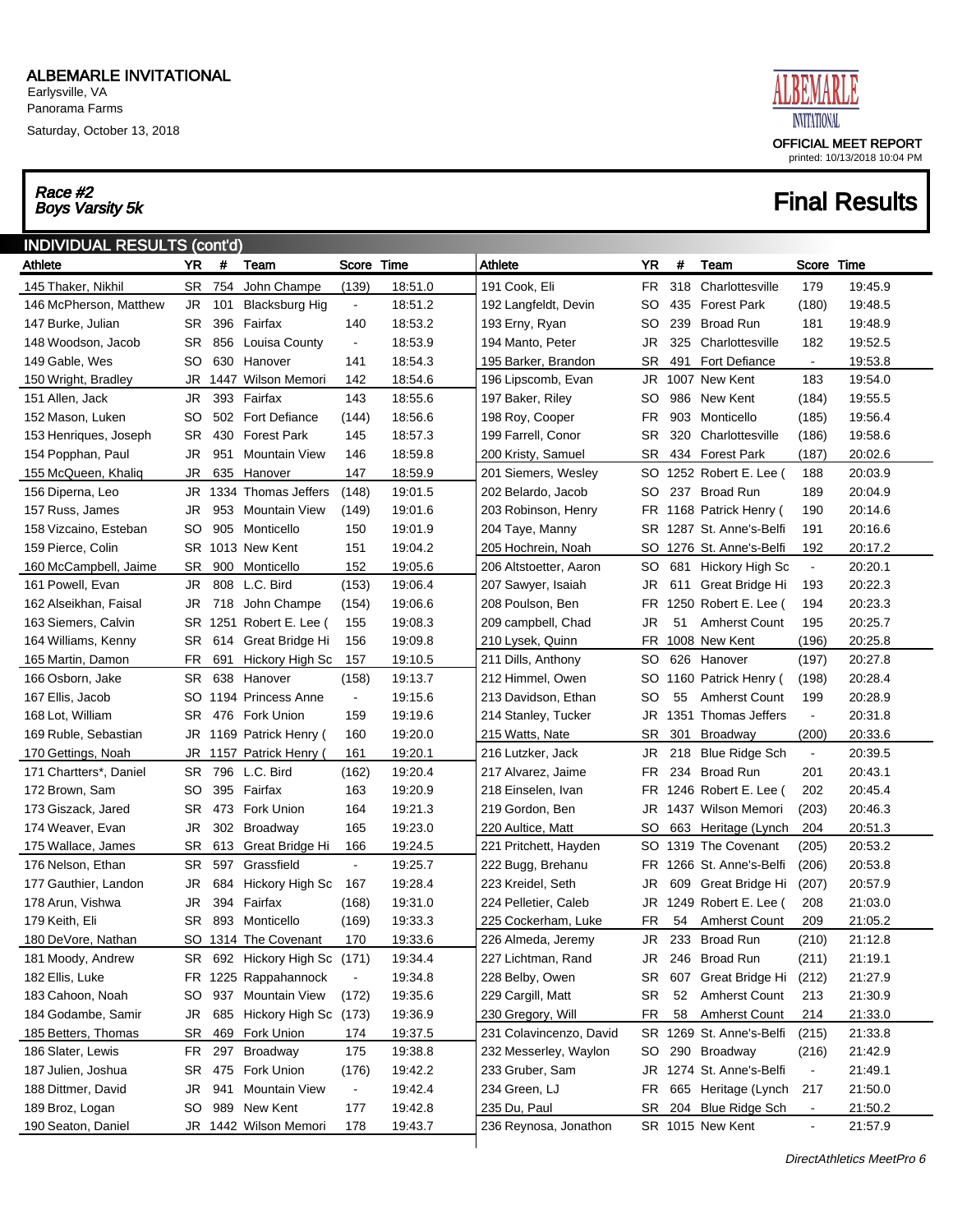Earlysville, VA Panorama Farms

Saturday, October 13, 2018

# Race #2<br>Boys Varsity 5k

#### INDIVIDUAL RESULTS (cont'd)

| Athlete            | YR  | #      | Team                 | Score                        | Time    |
|--------------------|-----|--------|----------------------|------------------------------|---------|
| 237 Keeney, Noah   | JR  |        | 666 Heritage (Lynch  | 218                          | 22:11.5 |
| 238 marcus, jeremy | JR  | 668    | Heritage (Lynch      | 219                          | 22:21.7 |
| 239 Wood, Zach     | JR  | 230    | Blue Ridge Sch       | $\qquad \qquad \blacksquare$ | 23:04.0 |
| 240 Link, Philip   | SR. | 667    | Heritage (Lynch      | (220)                        | 23:16.7 |
| 241 Mapes, Ryan    | SO  | 61     | <b>Amherst Count</b> | (221)                        | 23:35.7 |
| 242 Smith, Hunter  | SR. | 298    | Broadway             |                              | 24:03.3 |
| 243 Hu, Justin     |     | SR 208 | Blue Ridge Sch       |                              | 24:14.9 |
| 244 Stuck, Mason   | SR. | 257    | <b>Broad Run</b>     |                              | 24:33.3 |
| 245 Crisman, Alex  | JR  | 319    | Charlottesville      | (222)                        | 24:35.5 |
| 246 elliott, miles | JR  | 664    | Heritage (Lynch      | (223)                        | 25:11.3 |



printed: 10/13/2018 10:04 PM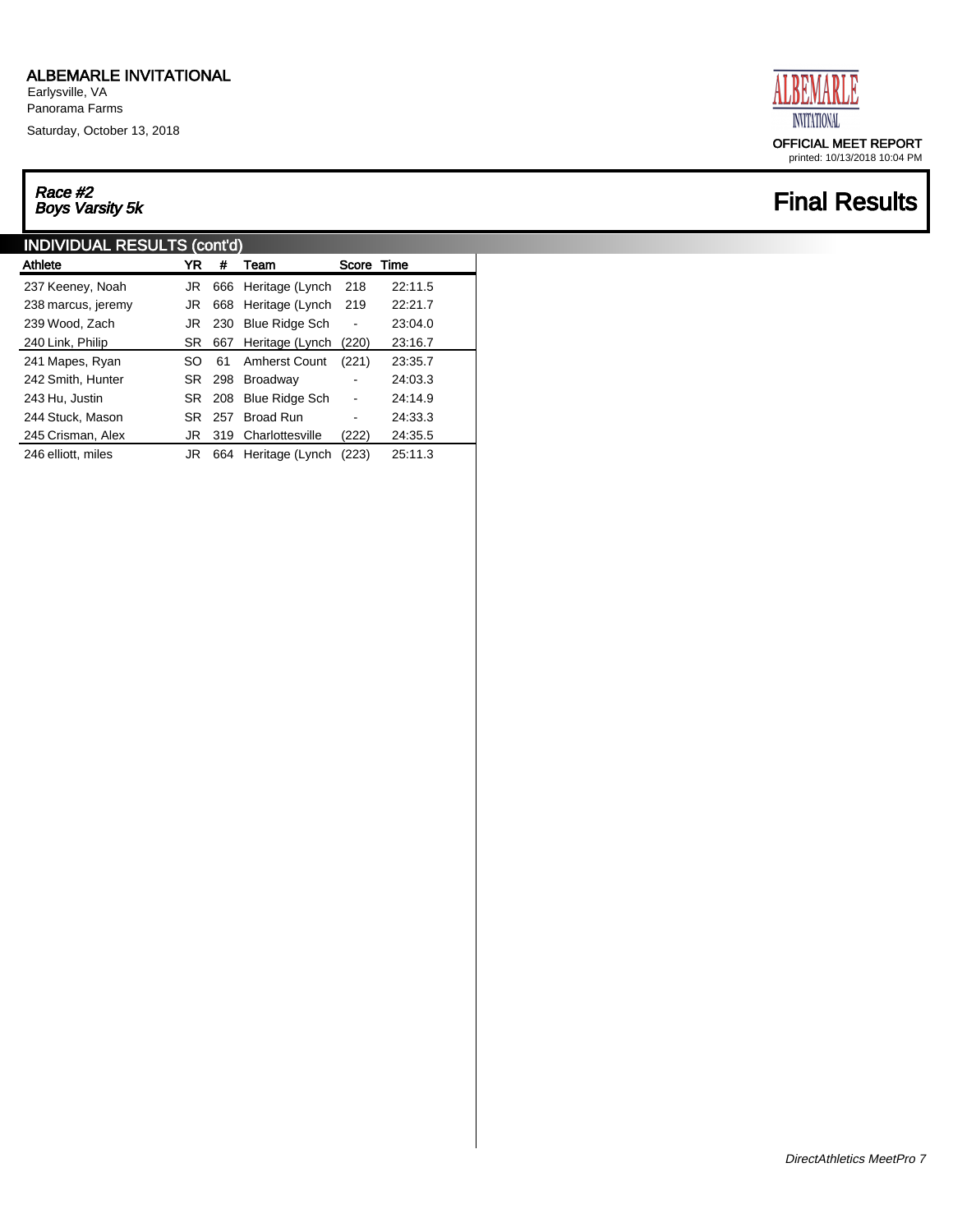Earlysville, VA Panorama Farms

Saturday, October 13, 2018

# Race #3<br>Girls JV



| <b>INDIVIDUAL RESULTS (cont'd)</b><br><b>TEAM SCORING SUMMARY</b>                                         |           |                       |                |         |  |  |  |  |  |  |  |
|-----------------------------------------------------------------------------------------------------------|-----------|-----------------------|----------------|---------|--|--|--|--|--|--|--|
| Score   Scoring Order<br>YR<br><b>Final Standings</b><br>Avg.<br>Athlete                                  | #         | Team                  | Score Time     |         |  |  |  |  |  |  |  |
| 20<br>Western Albemarle<br>$2-3-4-5-6(27)(28)$<br>22:07<br>26 Cybyk, Larissa<br>1.                        |           | SO 1083 Oakton        | 25             | 23:39.3 |  |  |  |  |  |  |  |
| <b>Blacksburg High Sch</b><br>52<br>22:37<br>27 BROUWER, LENORA<br>1-8-9-10-24(30)(39)<br>2               |           | 1470 Albemarle        | 26             | 23:42.7 |  |  |  |  |  |  |  |
| 75<br>Glen Allen High Scho<br>23:04<br>12-13-15-16-19(20)(23)<br>28 Aminuddin, Claire<br>3                |           | JR 1405 Western Albem | (27)           | 23:43.7 |  |  |  |  |  |  |  |
| Albemarle<br>107<br>23:25<br>29 Sonen, Bella<br>11-18-21-26-31(46)(54)<br>8<br>4                          |           | 1424 Western Albem    | (28)           | 23:59.5 |  |  |  |  |  |  |  |
| <b>Mountain View</b><br>158<br>24:09<br>30 Sturgill, Christine<br>7-14-32-44-61(72)(77)<br>FR<br>5        |           | 463 Forest Park       | 29             | 24:06.6 |  |  |  |  |  |  |  |
| Oakton<br>186<br>17-22-25-51-71<br>24:27<br>31 Boerth, Shelly<br>6<br>SO                                  |           | 123 Blacksburg Hig    | (30)           | 24:07.8 |  |  |  |  |  |  |  |
| <b>Monticello</b><br>201<br>34-36-40-43-48(55)(83)<br>24:38<br>7<br>32 Heckman, Amanda                    |           | 1478 Albemarle        | 31             | 24:09.9 |  |  |  |  |  |  |  |
| <b>New Kent</b><br>255<br>25:22<br>33 McKinnon, Samantha<br>8<br>33-35-53-59-75(87)(89)                   | SR.       | 976 Mountain View     | 32             | 24:11.5 |  |  |  |  |  |  |  |
| Douglas Freeman<br>260<br>41-42-45-65-67<br>25:25<br>34 Adkins, Sophia                                    | FR.       | 1019 New Kent         | 33             | 24:16.9 |  |  |  |  |  |  |  |
| 25:39<br>10 Broad Run<br>279<br>38-47-56-64-74(84)(90)<br>35 Lawson, Emma<br>JR                           |           | 918 Monticello        | 34             | 24:17.4 |  |  |  |  |  |  |  |
| 11 Forest Park<br>282<br>29-37-50-80-86(93)<br>25:56<br>36 Gilbride, Rosemarie<br>FR.                     |           | 1026 New Kent         | 35             | 24:20.6 |  |  |  |  |  |  |  |
| $331*$<br>12 John Champe High S<br>26:28<br>58-63-68-69-73(78)(79)<br>37 Riddervold, Erika<br>SR          | 926       | Monticello            | 36             | 24:22.2 |  |  |  |  |  |  |  |
| 13 Charlottesville<br>331*<br>26:46<br>38 Haworth, Zoe<br>49-52-57-85-88(91)(92)<br>JR                    | 459       | <b>Forest Park</b>    | 37             | 24:22.6 |  |  |  |  |  |  |  |
| 14 St. Anne's-Belfield Sc<br>334<br>26:30<br>$[60-62-66-70-76(81)(82)]$<br>39 Wisniewski, Lauren<br>SO    | 284       | <b>Broad Run</b>      | 38             | 24:28.8 |  |  |  |  |  |  |  |
| 40 Hudgins, Dulaney<br>8                                                                                  | 140       | <b>Blacksburg Hig</b> | (39)           | 24:29.0 |  |  |  |  |  |  |  |
| *Tiebreakers<br>41 Bilchick, Jessica                                                                      | JR        | 1407 Western Albem    | $\blacksquare$ | 24:29.0 |  |  |  |  |  |  |  |
| 68<br>John Champe High School<br>58<br>63<br>69<br>73<br>78<br>42 Lewis, Ellie<br>SR.                     | 921       | Monticello            | 40             | 24:29.9 |  |  |  |  |  |  |  |
| 49<br>52<br>57<br>85<br>88<br>91<br>43 Abell, Eleanor<br>Charlottesville<br>FR.                           |           | 1404 Western Albem    | $\blacksquare$ | 24:32.3 |  |  |  |  |  |  |  |
| 44 Riley, Spoenlein<br>FR                                                                                 | 388       | Douglas Freem         | 41             | 24:32.6 |  |  |  |  |  |  |  |
| <b>INDIVIDUAL RESULTS</b><br>45 Beck, Cat<br>8                                                            |           | 1406 Western Albem    | $\blacksquare$ | 24:32.8 |  |  |  |  |  |  |  |
| YR.<br>#<br>Team<br>Score Time<br>Athlete<br>46 Blackman, Emma<br><b>SO</b>                               |           | 1408 Western Albem    | $\blacksquare$ | 24:39.8 |  |  |  |  |  |  |  |
| 21:28.3<br>1 Garza, Mari<br>SO<br>131<br><b>Blacksburg Hig</b><br>1<br>47 Schowalter, Peyton<br>SR        |           | 586 Glen Allen High   | $\blacksquare$ | 24:42.0 |  |  |  |  |  |  |  |
| FR 1430 Western Albem<br>2<br>21:48.2<br>Winslow, Austin<br>2<br>48 Carter, Grace<br>JR                   | 376       | Douglas Freem         | 42             | 24:43.5 |  |  |  |  |  |  |  |
| SR 1420 Western Albem<br>3<br>21:58.0<br>Peng, Virginia<br>3<br>49 Sforza, Meghan<br>FR                   | 154       | <b>Blacksburg Hig</b> | $\blacksquare$ | 24:45.1 |  |  |  |  |  |  |  |
| Jones, Caroline<br>SO 1415 Western Albem<br>4<br>22:06.7<br>50 Ladle, Courtney<br>SO                      | 576       | Glen Allen High       | $\blacksquare$ | 24:49.1 |  |  |  |  |  |  |  |
| 22:19.1<br>5 Neilon, Jackie<br>8<br>1419 Western Albem<br>5<br>51 Ball, Anna<br>FR.                       |           | 1448 Wilson Memori    | $\blacksquare$ | 24:49.7 |  |  |  |  |  |  |  |
| 6<br>ThomasClarke, Charlot JR 1428 Western Albem<br>22:21.8<br>6<br>52 Bowman, Lucy<br>8                  |           | 125 Blacksburg Hig    | $\blacksquare$ | 24:49.9 |  |  |  |  |  |  |  |
| 7 Simmons, Rebekah<br>SO.<br>982 Mountain View<br>7<br>22:29.0<br>53 Early, Sofia<br>FR.                  |           | 912 Monticello        | 43             | 24:50.9 |  |  |  |  |  |  |  |
| 22:33.0<br>8 Wolfe, Emily<br>8<br>158<br><b>Blacksburg Hig</b><br>8<br>54 Halloran, Cierra<br>8           |           | 1412 Western Albem    | $\blacksquare$ | 24:50.9 |  |  |  |  |  |  |  |
| FR.<br>9<br>22:41.7<br>9 Jones, Mia<br>141<br><b>Blacksburg Hig</b><br>55 Johnson, Clare<br><b>SR</b>     | 969       | <b>Mountain View</b>  | 44             | 24:51.1 |  |  |  |  |  |  |  |
| 8<br>22:41.8<br>10 Boerth, Adriane<br>122<br><b>Blacksburg Hig</b><br>10<br>56 Zeagler, Jaci<br>JR        |           | 392 Douglas Freem     | 45             | 24:56.0 |  |  |  |  |  |  |  |
| 11 Evans-Southall, Skye<br>1472 Albemarle<br>11<br>22:42.6<br>57 ALEKSIEVA, DIANA                         |           | 1489 Albemarle        | (46)           | 24:57.3 |  |  |  |  |  |  |  |
| 12 Potter, Allison<br>12<br>22:55.8<br>SR.<br>580<br>Glen Allen High<br>58 Messina, Rachel                | JR<br>273 | <b>Broad Run</b>      | 47             | 24:58.2 |  |  |  |  |  |  |  |
| 13 Bailey, Aerin<br>Glen Allen High<br>13<br>22:58.2<br>JR<br>566<br>59 McGehee, Grace<br>SO              | 149       | <b>Blacksburg Hig</b> | $\blacksquare$ | 24:59.6 |  |  |  |  |  |  |  |
| JR<br>970<br>14<br>22:59.2<br>14 Keller, Selma<br>Mountain View<br><u>so</u><br>60 Peper, Hayden          |           | 924 Monticello        | 48             | 25:07.9 |  |  |  |  |  |  |  |
| 23:02.9<br>589 Glen Allen High<br>15<br>15 Waggoner, Lauren<br>JR<br>61 Newman, Frances                   | SR        | 345 Charlottesville   | 49             | 25:08.6 |  |  |  |  |  |  |  |
| 1324 The Covenant<br>23:07.8<br>16 Hurst, Madeline<br>8<br>$\blacksquare$<br>62 Sturgill, Elizabeth<br>SO |           | 464 Forest Park       | 50             | 25:11.6 |  |  |  |  |  |  |  |
| SO 582 Glen Allen High<br>23:09.0<br>17 Reilly, Jane<br>16<br>63 Sauger, Zoe                              | SO.       | 1097 Oakton           | 51             | 25:12.4 |  |  |  |  |  |  |  |
| SO 1100 Oakton<br>23:09.2<br>18 Tong, Margaret<br>17<br>64 Artaud, Raphael<br>JR                          |           | 333 Charlottesville   | 52             | 25:19.4 |  |  |  |  |  |  |  |
| 19 FARD, KATE<br>1473 Albemarle<br>23:09.7<br>18<br>65 Furco, Maggie                                      | FR        | 1127 Ocean Lakes      | $\blacksquare$ | 25:20.2 |  |  |  |  |  |  |  |
| 578 Glen Allen High<br>23:09.8<br>20 Meyer, Ella<br>SR<br>19<br>66 Ward, Kaitlyn                          |           | SR 1044 New Kent      | 53             | 25:21.1 |  |  |  |  |  |  |  |
| 21 Byrd, Abby<br>SO 567 Glen Allen High<br>(20)<br>23:10.8<br>67 SCHERER, KENDALL                         |           | 1500 Albemarle        | (54)           | 25:21.6 |  |  |  |  |  |  |  |
| 23:19.0<br>22 HADEN, KATY<br>1476 Albemarle<br>21<br>68 McGahren, Annie<br>8                              |           | 1417 Western Albem    | $\blacksquare$ | 25:25.2 |  |  |  |  |  |  |  |
| SO 1089 Oakton<br>23:21.3<br>23 Latino, Gabby<br>22<br>69 Anderson, Hannah<br><b>SR</b>                   |           | 908 Monticello        | (55)           | 25:26.6 |  |  |  |  |  |  |  |
| 24 Johnson, Grace<br>574 Glen Allen High<br>23:37.3<br>(23)<br>SR<br>70 Wallace, Julia<br>8               |           | 156 Blacksburg Hig    | $\blacksquare$ | 25:29.4 |  |  |  |  |  |  |  |
| 23:38.2<br>25 Griggs, Norah<br>136 Blacksburg Hig<br>8<br>24<br>71 Courtney, Amanda                       | JR        | 265 Broad Run         | 56             | 25:31.2 |  |  |  |  |  |  |  |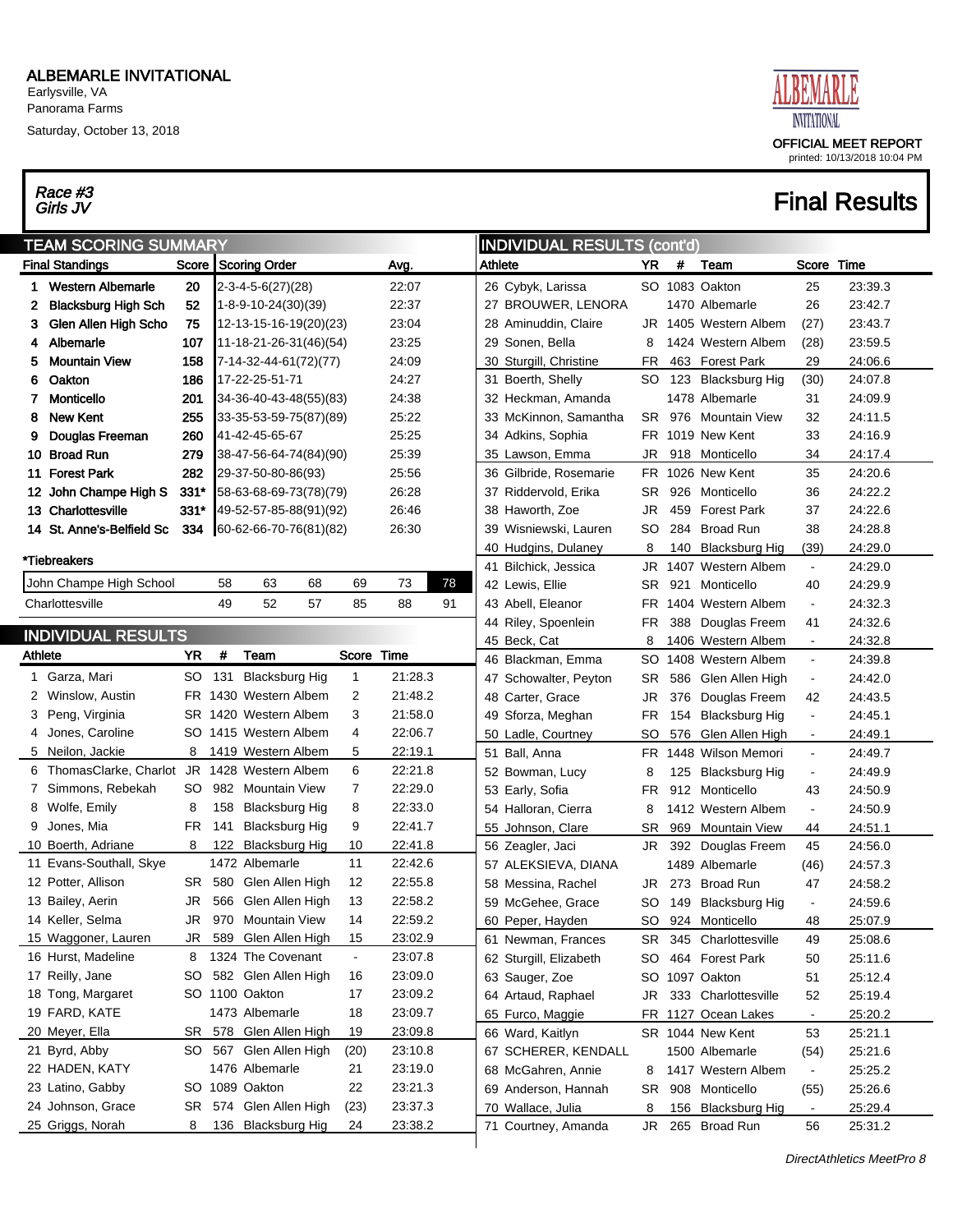Saturday, October 13, 2018

## Race #3<br>Girls JV



| <b>INDIVIDUAL RESULTS (cont'd)</b> |           |         |                          |                |         |                          |           |     |                       |                          |         |
|------------------------------------|-----------|---------|--------------------------|----------------|---------|--------------------------|-----------|-----|-----------------------|--------------------------|---------|
| Athlete                            | YR        | #       | Team                     | Score          | Time    | Athlete                  | YR        | #   | Team                  | Score                    | Time    |
| 72 Davis, Rachel                   | SO        | 570     | Glen Allen High          | $\blacksquare$ | 25:32.4 | 118 Gess, Laci           | 8         | 133 | <b>Blacksburg Hig</b> | $\blacksquare$           | 27:35.1 |
| 73 Sayles, Eve                     | <b>SR</b> | 662     | Hanover                  | $\blacksquare$ | 25:40.1 | 119 Bortner, Haley       | 8         | 124 | <b>Blacksburg Hig</b> | $\blacksquare$           | 27:39.9 |
| 74 Tatel-McMillen, Maya            | SO.       | 350     | Charlottesville          | 57             | 25:40.3 | 120 McMahon, Briana      | SR        | 777 | John Champe           | $\blacksquare$           | 27:40.5 |
| 75 Montoya, Michelle               | JR        | 579     | Glen Allen High          | $\blacksquare$ | 25:43.8 | 121 Bang, Cherry         | SO        |     | 1291 St. Anne's-Belfi | (81)                     | 27:44.7 |
| 76 Rogstad, Brianna                | <b>SR</b> | 786     | John Champe              | 58             | 25:47.0 | 122 Eastlack, Maggie     | SR.       |     | 1296 St. Anne's-Belfi | (82)                     | 27:45.3 |
| 77 Picone, Mea                     |           |         | FR 1037 New Kent         | 59             | 25:49.6 | 123 Pirhala, Emma        | 8         | 925 | Monticello            | (83)                     | 27:45.4 |
| 78 Robinson, Nia                   |           |         | FR 1308 St. Anne's-Belfi | 60             | 25:51.9 | 124 Female, Unknown      |           |     | 9999 John Champe      | $\blacksquare$           | 27:47.9 |
| 79 Gorman, Mackenzie               |           |         | JR 1130 Ocean Lakes      | $\blacksquare$ | 25:59.2 | 125 Cox, Mallory         | 8         | 128 | <b>Blacksburg Hig</b> | $\blacksquare$           | 28:01.5 |
| 80 Price, Dahja                    | JR        | 875     | Louisa County            | $\blacksquare$ | 26:01.0 | 126 Sellers, Charlotte   | FR        |     | 1456 Wilson Memori    | $\blacksquare$           | 28:07.0 |
| 81 Quick, Kylie                    |           |         | SO 1454 Wilson Memori    | $\blacksquare$ | 26:03.1 | 127 Stevenson, Rebecca   | SR.       | 283 | <b>Broad Run</b>      | (84)                     | 28:08.6 |
| 82 Welch, Jordan                   |           |         | SO 1244 Rappahannock     | $\blacksquare$ | 26:07.4 | 128 Pugh-Sellers, Hallie | FR.       | 347 | Charlottesville       | 85                       | 28:21.9 |
| 83 Fines, Katherine                | SO        | 967     | Mountain View            | 61             | 26:13.4 | 129 Deckelman, Madison   | SO        | 765 | John Champe           | $\blacksquare$           | 28:22.2 |
| 84 Tache, Andrea                   |           |         | SR 1310 St. Anne's-Belfi | 62             | 26:16.7 | 130 Mayers, Emma         | JR        | 462 | <b>Forest Park</b>    | 86                       | 28:26.6 |
| 85 Sanabria, Gabrielle             | <b>SR</b> | 789     | John Champe              | 63             | 26:18.0 | 131 Vullikanti, Medha    | 8         | 155 | <b>Blacksburg Hig</b> | $\blacksquare$           | 28:38.0 |
| 86 Choksi, Virti                   | SO        | 264     | <b>Broad Run</b>         | 64             | 26:18.3 | 132 Kardell, Kaden       | FR.       |     | 1325 The Covenant     | $\blacksquare$           | 28:45.3 |
| 87 Carder, Emily                   | JR        | 375     | Douglas Freem            | 65             | 26:21.3 | 133 Hodges, Lydia        | 8         |     | 1300 St. Anne's-Belfi | $\blacksquare$           | 28:48.0 |
| 88 DeVillier, Charlotte            |           |         | FR 1295 St. Anne's-Belfi | 66             | 26:24.2 | 134 Whalen, Tina         | FR.       |     | 1045 New Kent         | (87)                     | 28:50.1 |
| 89 Maton, Ruby                     | 8         |         | 1326 The Covenant        | $\blacksquare$ | 26:27.7 | 135 Parton, Grace        | 8         | 151 | <b>Blacksburg Hig</b> | $\blacksquare$           | 28:51.0 |
| 90 Cornwell, Abby                  | <b>SR</b> | 378     | Douglas Freem            | 67             | 26:28.9 | 136 MONROE, KATE         |           |     | 1499 Albemarle        | $\blacksquare$           | 28:51.1 |
| 91 Seaton, Anna                    | 8         | 153     | <b>Blacksburg Hig</b>    | $\blacksquare$ | 26:32.1 | 137 Rust, Mary           | 8         |     | 152 Blacksburg Hig    | $\blacksquare$           | 28.51.3 |
| 92 Moody, Lindsay                  | SO.       | 779     | John Champe              | 68             | 26:34.5 | 138 Gess, Julia          | 8         | 132 | Blacksburg Hig        | $\blacksquare$           | 28:56.7 |
| 93 Deacon, Julie                   |           | SO 1411 | <b>Western Albem</b>     | $\blacksquare$ | 26:34.7 | 139 Harrison, Sarah      | SO        | 138 | <b>Blacksburg Hig</b> | $\blacksquare$           | 29:12.5 |
| 94 Toelle, Madison                 | SO.       | 791     | John Champe              | 69             | 26:39.7 | 140 Romberger, Isabella  | SR        | 348 | Charlottesville       | 88                       | 29:17.1 |
| 95 MacKethan, Natalie              | SO.       |         | 1302 St. Anne's-Belfi    | 70             | 26:41.4 | 141 HECMANCZUK, IZZY     |           |     | 1496 Albemarle        | $\blacksquare$           | 29:19.6 |
| 96 Wallen, Aubrey                  | FR.       | 710     | Hickory High Sc          | $\blacksquare$ | 26:48.4 | 142 Fosnocht, Elizabeth  |           |     | SO 1451 Wilson Memori | $\blacksquare$           | 29:22.8 |
| 97 Williams, Hannah                |           |         | SO 1102 Oakton           | 71             | 26:52.2 | 143 Sherman, Clara       | FR        |     | 1181 Patrick Henry (  | $\blacksquare$           | 29:23.1 |
| 98 Miller, Amanda                  |           |         | SR 1179 Patrick Henry (  | $\blacksquare$ | 26:54.3 | 144 Sabal, Sarah         | <b>SR</b> | 980 | <b>Mountain View</b>  | $\blacksquare$           | 29:28.0 |
| 99 Sharp, Kimberley                | SR.       | 981     | <b>Mountain View</b>     | (72)           | 26:55.0 | 145 Ahmed, Areebah       | SR        | 761 | John Champe           | $\blacksquare$           | 29:28.9 |
| 100 Koh, Rachel                    | <b>SR</b> | 773     | John Champe              | 73             | 26.56.6 | 146 Foley, Madison       | JR        |     | 1025 New Kent         | (89)                     | 29:30.7 |
| 101 Wilson, Courtney               | FR.       | 884     | Louisa County            | $\blacksquare$ | 26:56.7 | 147 Quinlivan, Grace     | JR        | 784 | John Champe           | $\blacksquare$           | 29:32.8 |
| 102 Campiti, Grace                 | SO.       | 261     | <b>Broad Run</b>         | 74             | 26:57.8 | 148 Pore, Aishwarya      | SR        | 277 | <b>Broad Run</b>      | (90)                     | 29:33.0 |
| 103 Carter, Caroline               | FR        |         | 1020 New Kent            | 75             | 27:00.1 | 149 Courter, Isabella    | SO        | 764 | John Champe           | $\blacksquare$           | 29:35.1 |
| 104 Morcum, Alison                 | FR.       | 73      | <b>Amherst Count</b>     | $\blacksquare$ | 27:01.2 | 150 Parton, Gabrielle    | SO        | 150 | <b>Blacksburg Hig</b> | $\blacksquare$           | 29:38.8 |
| 105 MELZER, AUDREY                 |           |         | 1498 Albemarle           | $\blacksquare$ | 27:06.4 | 151 McPhatter, Emma      | FR        | 72  | <b>Amherst Count</b>  | $\blacksquare$           | 29:43.4 |
| 106 Maloney, Kylie Shea            | JR        |         | 655 Hanover              | $\blacksquare$ | 27:08.6 | 152 Schlegel, Gretchen   | SR        |     | 349 Charlottesville   | (91)                     | 29:49.1 |
| 107 Zimmerman, Zoe                 | 8         |         | 160 Blacksburg Hig       | $\overline{a}$ | 27:12.4 | 153 McCabe, Annah        | JR        |     | 974 Mountain View     | $\overline{\phantom{a}}$ | 29:52.4 |
| 108 Mann, Lindsey                  | 8         |         | 148 Blacksburg Hig       | $\blacksquare$ | 27:12.5 | 154 Grove, Marija        | 8         | 137 | <b>Blacksburg Hig</b> |                          | 30:00.9 |
| 109 Majors, Tess                   |           |         | SR 1303 St. Anne's-Belfi | 76             | 27:12.9 | 155 Nasser, Ivy          | <b>SR</b> | 780 | John Champe           | $\blacksquare$           | 30:05.9 |
| 110 SMILEY, BRI                    |           |         | 1501 Albemarle           | $\blacksquare$ | 27:14.1 | 156 Alvarez, Ally        | FR        |     | 1290 St. Anne's-Belfi | $\blacksquare$           | 30.14.4 |
| 111 Mayo, Christina                | SO.       |         | 973 Mountain View        | (77)           | 27:17.8 | 157 Jensen, Jessica      | JR        |     | 271 Broad Run         | $\blacksquare$           | 30:16.3 |
| 112 Pierce, Taylor                 | SO        | 781     | John Champe              | (78)           | 27:18.7 | 158 Littlefield, Emma    | 8         | 147 | <b>Blacksburg Hig</b> | $\overline{\phantom{a}}$ | 30:16.4 |
| 113 Yong, Angie                    |           |         | SR 792 John Champe       | (79)           | 27:18.9 | 159 Gilmer, Sarah        | 8         |     | 134 Blacksburg Hig    | $\overline{\phantom{a}}$ | 31:00.9 |
| 114 WEISEND, ASTRID                |           |         | 1485 Albemarle           | $\blacksquare$ | 27:21.1 | 160 HASSON, REBECCA      |           |     | 1495 Albemarle        | $\blacksquare$           | 31:13.4 |
| 115 Steenhoven, Elizabeth          | SO        |         | 983 Mountain View        | $\blacksquare$ | 27:28.3 | 161 Henshaw, Autumn      | 8         | 139 | <b>Blacksburg Hig</b> | $\blacksquare$           | 31:14.2 |
| 116 Bishop, Kerry                  | SO        | 701     | Hickory High Sc          | $\blacksquare$ | 27:29.2 | 162 Lewis, Peyton        | JR        |     | 922 Monticello        | $\overline{\phantom{0}}$ | 31:46.2 |
| 117 Mattison, Dream                | JR        | 461     | <b>Forest Park</b>       | 80             | 27:32.6 | 163 Brissett, Abigail    | FR        |     | 336 Charlottesville   | (92)                     | 32:00.6 |
|                                    |           |         |                          |                |         |                          |           |     |                       |                          |         |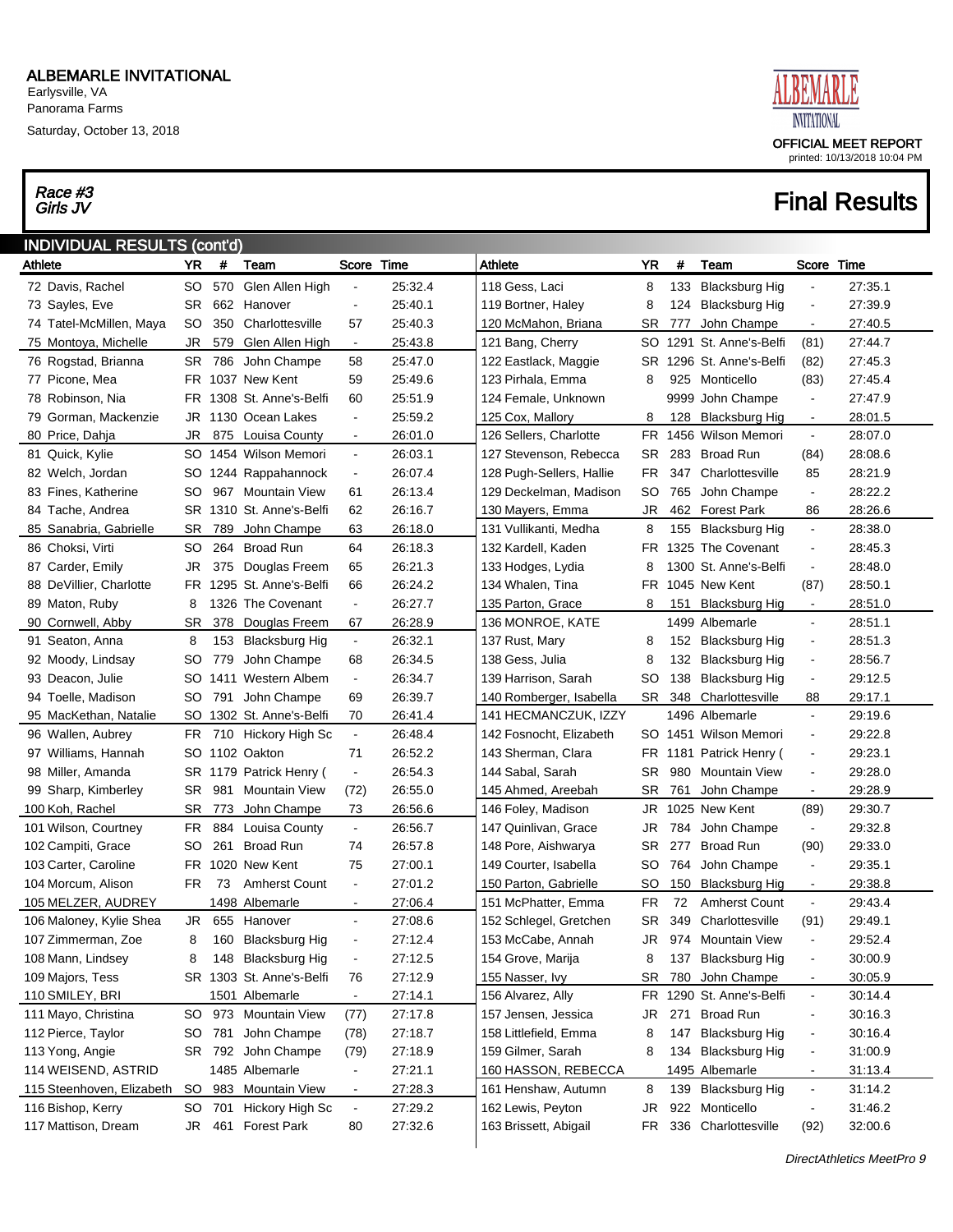Earlysville, VA Panorama Farms

Saturday, October 13, 2018

## Race #3<br>Girls JV

#### INDIVIDUAL RESULTS (cont'd)

| Athlete                | YR  | #   | Team               | Score Time               |         |
|------------------------|-----|-----|--------------------|--------------------------|---------|
| 164 Stinson, Grace     | FR  |     | 75 Amherst Count   |                          | 32:37.8 |
| 165 DeRosa, Katharine  | SR. | 266 | Broad Run          |                          | 33:40.7 |
| 166 Carpeneter, Hailee | ടറ  |     | 454 Forest Park    | (93)                     | 33:47.5 |
| 167 Brown, Reagan      | 8   |     | 126 Blacksburg Hig | $\overline{a}$           | 33:55.3 |
| 168 GRAVES, KELLY      |     |     | 1492 Albemarle     |                          | 34:41.7 |
| 169 Chasse, Gabrielle  | 8   | 127 | Blacksburg Hig     | $\overline{\phantom{0}}$ | 36:20.1 |
|                        |     |     |                    |                          |         |



printed: 10/13/2018 10:04 PM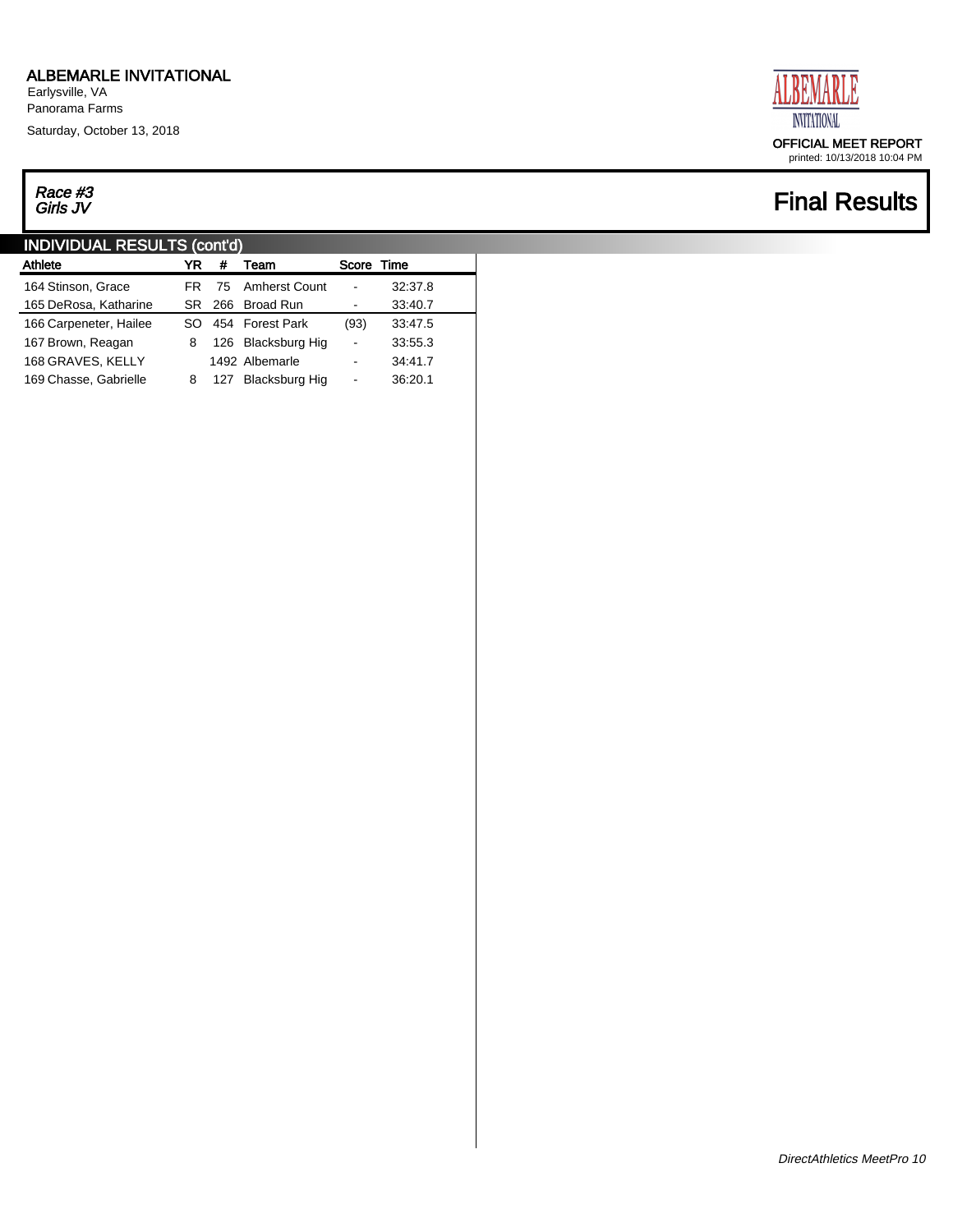Earlysville, VA Panorama Farms

Saturday, October 13, 2018

# Race #4<br>Boys JV



| <b>INDIVIDUAL RESULTS (cont'd)</b><br><b>TEAM SCORING SUMMARY</b> |                            |       |    |                            |    |                |         |     |         |                                 |           |      |                                                  |                          |                    |
|-------------------------------------------------------------------|----------------------------|-------|----|----------------------------|----|----------------|---------|-----|---------|---------------------------------|-----------|------|--------------------------------------------------|--------------------------|--------------------|
|                                                                   | <b>Final Standings</b>     | Score |    | <b>Scoring Order</b>       |    |                | Avg.    |     | Athlete |                                 | YR        | #    | Team                                             | Score                    | Time               |
| 1.                                                                | Oakton                     | 34    |    | 1-2-9-10-12(24)(58)        |    |                | 18:00   |     |         | 12 George, Roshan               | <b>SR</b> | 15   | Albemarle                                        | 11                       | 18:16.9            |
| 2                                                                 | Albemarle                  | 39    |    | 4-5-6-11-13(23)(25)        |    |                | 18:07   |     |         | 13 Jenkins, Nelson              | SO        | 1059 | Oakton                                           | 12                       | 18:20.4            |
| 3                                                                 | Glen Allen High Scho       | 47    |    | $3-7-8-14-15(17)(26)$      |    |                | 18:13   |     |         | 14 Naseh, Farhad                | <b>SO</b> | 28   | Albemarle                                        | 13                       | 18:29.1            |
| 4                                                                 | Thomas Jefferson S&        | 127   |    | 19-20-21-33-34(43)(44)     |    |                | 18:52   |     |         | 15 Holland, Parker              | <b>JR</b> | 544  | Glen Allen High                                  | 14                       | 18:31.1            |
| 5                                                                 | <b>Ocean Lakes</b>         | 153   |    | 18-29-31-37-38(49)(54)     |    |                | 18:58   |     |         | 16 Mullins, Connor              | JR        | 555  | Glen Allen High                                  | 15                       | 18:32.7            |
| 6                                                                 | <b>Blacksburg High Sch</b> | 176   |    | 27-30-32-40-47(69)(71)     |    |                | 19:05   |     |         | 17 Wrye, Ethan                  |           |      | 1512 Massaponax                                  | 16                       | 18:32.9            |
| 7                                                                 | Massaponax                 | 246   |    | 16-22-45-78-85             |    |                | 19:25   |     |         | 18 Taylor, Mills                | SR        | 561  | Glen Allen High                                  | (17)                     | 18:34.4            |
| 8                                                                 | Douglas Freeman            | 247   |    | 28-41-52-62-64(66)(74)     |    |                | 19:26   |     |         | 19 Bolger, Aidan                | FR        |      | 1104 Ocean Lakes                                 | 18                       | 18:40.0            |
| 9                                                                 | <b>Western Albemarle</b>   | 249   |    | 39-42-48-57-63(96)(131)    |    |                | 19:27   |     |         | 20 Wisdom, Daniel               | SR        |      | 1358 Thomas Jeffers                              | 19                       | 18:40.7            |
| 10                                                                | John Champe High S         | 387*  |    | 56-73-75-80-103(116)(117)  |    |                | 20:07   |     |         | 21 Bhat, Ikhlaas                | SO.       |      | 1329 Thomas Jeffers                              | 20                       | 18:43.3            |
| 11.                                                               | <b>Fort Defiance</b>       | 387*  |    | 35-55-82-83-132(152)(155)  |    |                | 20:10   |     |         | 22 Chilukuri, Varun             |           |      | SO 1333 Thomas Jeffers                           | 21                       | 18:45.4            |
|                                                                   | 12 Princess Anne High S    | 390   |    | 72-76-77-79-86(113)(126)   |    |                | 20:05   |     |         | 23 Johnson, Alex                |           |      | 1510 Massaponax                                  | 22                       | 18:46.0            |
|                                                                   | 13 Mountain View           | 397   |    | 46-61-88-92-110(114)(139)  |    |                | 20:15   |     |         | 24 Wiese, Blake                 | <b>JR</b> | 45   | Albemarle                                        | (23)                     | 18:46.9            |
|                                                                   | 14 L.C. Bird               | 436   |    | 51-68-94-98-125(151)(156)  |    |                | 20:29   |     |         | 25 Aubert, Linus                | <b>JR</b> |      | 1047 Oakton                                      | (24)                     | 18:48.5            |
|                                                                   | 15 Louisa County High S    | 440   |    | 53-65-90-99-133(135)       |    |                | 20:29   |     |         | 26 Harris, Brett                | JR        | 17   | Albemarle                                        | (25)                     | 18:49.5            |
|                                                                   | 16 Monticello              | 460   |    | 67-70-100-102-             |    |                | 20:35   |     |         | 27 Morvan, Jackson              | SO        | 554  | Glen Allen High                                  | (26)                     | 18:53.7            |
|                                                                   | 17 Hanover                 | 476   |    | 60-89-95-112-120(171)(174) |    |                | 20:41   |     |         | 28 Sterling, Eli                | 8         | 114  | <b>Blacksburg Hig</b>                            | 27                       | 18:53.8            |
|                                                                   | 18 Patrick Henry (Roano    | 486   |    | 36-97-104-105-             |    |                | 20:49   |     |         | 29 Pellei, Danny                | <b>JR</b> | 373  | Douglas Freem                                    | 28                       | 18:54.9            |
|                                                                   | 19 Forest Park             | 500   |    | 81-91-108-109-             |    |                | 20:49   |     |         | 30 Rose, Harrison               | <b>JR</b> |      | 1120 Ocean Lakes                                 | 29                       | 18:55.1            |
|                                                                   | 20 Hickory High School     | 507   |    | 84-87-101-107-             |    |                | 20:49   |     |         | 31 Wallace, James               | SO        |      | 116 Blacksburg Hig                               | 30                       | 18:58.0            |
| 21                                                                | <b>New Kent</b>            | 618   |    | 106-118-119-134-           |    |                | 21:32   |     |         | 32 Lewis, Kaleb                 | JR        |      | 1115 Ocean Lakes                                 | 31                       | 18:59.0            |
|                                                                   | 22 Fork Union              | 646   |    | 50-115-154-157-            |    |                | 22:04   |     |         | 33 Bibeau, Zachary              | SO        | 80   | <b>Blacksburg Hig</b>                            | 32                       | 18:59.6            |
|                                                                   | 23 Broad Run               | 652   |    | 122-123-129-138-           |    |                | 21:41   |     |         | 34 Gunnam, Prateek              | JR        |      | 1337 Thomas Jeffers                              | 33                       | 19:03.6            |
|                                                                   | 24 Broadway                | 694   |    | 93-137-145-159-            |    |                | 22:09   |     |         | 35 Veccia, James                | <b>JR</b> |      | 1354 Thomas Jeffers                              | 34                       | 19:04.6            |
|                                                                   | 25 St. Anne's-Belfield Sc  | 697   |    | 59-153-158-161-            |    |                | 22:18   |     |         | 36 Spire, Seth                  | SR        |      | 512 Fort Defiance                                | 35                       | 19:06.2            |
|                                                                   | 26 Charlottesville         | 821   |    | 150-164-165-169-173(181)   |    |                | 23:33   |     |         | 37 Kerr, Riley                  | FR        |      | 1162 Patrick Henry (                             | 36                       | 19:06.6            |
|                                                                   | 27 Amherst County          | 888   |    | 168-172-179-183-186        |    |                | 26:40   |     |         | 38 Scharfe, Brayden             | FR        |      | 1121 Ocean Lakes                                 | 37                       | 19:07.7            |
|                                                                   | 28 Blue Ridge School       | 926   |    | 182-184-185-187-188        |    |                | 29:46   |     |         | 39 Waldron, Nathan              | SR        |      | 1123 Ocean Lakes                                 | 38                       | 19:08.0            |
|                                                                   | *Tiebreakers               |       |    |                            |    |                |         |     |         | 40 Wilson, Eric                 | SR        |      | 1402 Western Albem                               | 39                       | 19:10.4            |
|                                                                   |                            |       |    |                            |    |                |         |     |         | 41 Ermann, Zachary              | 8         | 86   | <b>Blacksburg Hig</b>                            | 40                       | 19:10.5            |
|                                                                   | John Champe High School    |       | 56 | 73                         | 75 | 80             | 103     | 116 |         | 42 McKeon, Aiden                | FR.       | 368  | Douglas Freem                                    | 41                       | 19:13.8            |
|                                                                   | <b>Fort Defiance</b>       |       | 35 | 55                         | 82 | 83             | 132     | 152 |         | 43 McGuiggan, Connor            | <b>SR</b> | 26   | Albemarle                                        | $\blacksquare$           | 19:15.5            |
|                                                                   | <b>INDIVIDUAL RESULTS</b>  |       |    |                            |    |                |         |     |         | 44 Acton, Colby                 | SO.       |      | 1371 Western Albem                               | 42                       | 19:15.6            |
| <b>Athlete</b>                                                    |                            | YR    | #  | Team                       |    | Score Time     |         |     |         | 45 Stine, Marco<br>46 Kang, Ben |           |      | SO 1352 Thomas Jeffers<br>JR 1341 Thomas Jeffers | (43)<br>(44)             | 19:17.3<br>19:17.5 |
|                                                                   | 1 Guo, Jonathan            |       |    | JR 1054 Oakton             |    | 1              | 17:30.5 |     |         | 47 Zhou, Andrew                 |           |      | FR 1359 Thomas Jeffers                           | $\blacksquare$           | 19:18.6            |
|                                                                   | 2 Banerji, Lucas           |       |    | JR 1048 Oakton             |    | 2              | 17:36.4 |     |         | 48 Wrye, Nik                    |           |      | 1511 Massaponax                                  | 45                       | 19:21.1            |
|                                                                   | 3 Latina, Bryce            | SR    |    | 550 Glen Allen High        |    | 3              | 17:41.2 |     |         | 49 Yacone, Mark                 |           |      | SR 964 Mountain View                             | 46                       | 19:21.6            |
| 4                                                                 | Davis, Zack                | SR    | 10 | Albemarle                  |    | 4              | 17:41.6 |     |         | 50 Coddington, Oscar            | SO.       | 83   | <b>Blacksburg Hig</b>                            | 47                       | 19:22.4            |
|                                                                   | 5 O'Loughlin, Tighe        | SR    | 31 | Albemarle                  |    | 5              | 18:00.9 |     |         | 51 King, Cohen                  |           |      | SO 1387 Western Albem                            | 48                       | 19:22.6            |
|                                                                   | 6 Hartogenesis, Jake       | SO    | 18 | Albemarle                  |    | 6              | 18:04.7 |     |         | 52 Hebert, James                | JR        |      | 1110 Ocean Lakes                                 | (49)                     | 19:23.1            |
|                                                                   | 7 Larsen, Jakob            | JR.   |    | 549 Glen Allen High        |    | 7              | 18:06.1 |     |         | 53 Elsperman, Travis            | JR        | 471  | Fork Union                                       | 50                       | 19:23.8            |
|                                                                   | 8 Thomas, Jack             | SO    |    | 563 Glen Allen High        |    | 8              | 18:09.6 |     |         | 54 Mauskopt, Mathew             | SO        |      | 804 L.C. Bird                                    | 51                       | 19:25.1            |
|                                                                   | 9 Hambrecht, Joshua        |       |    | SR 1055 Oakton             |    | 9              | 18:12.6 |     |         | 55 Gouldin, Jarrett             | <b>SR</b> |      | 365 Douglas Freem                                | 52                       | 19:26.3            |
|                                                                   | 10 Garza, Cylus            |       |    | SO 1466 Woodberry For      |    | $\blacksquare$ | 18:14.7 |     |         | 56 Moore, Tyler                 | SO        |      | 553 Glen Allen High                              | $\blacksquare$           | 19:27.9            |
|                                                                   | 11 Rice, Chris             |       |    | JR 1068 Oakton             |    | 10             | 18:16.5 |     |         | 57 Teixeira, Lee                | JR        |      | 562 Glen Allen High                              | $\overline{\phantom{a}}$ | 19:28.4            |
|                                                                   |                            |       |    |                            |    |                |         |     |         |                                 |           |      |                                                  |                          |                    |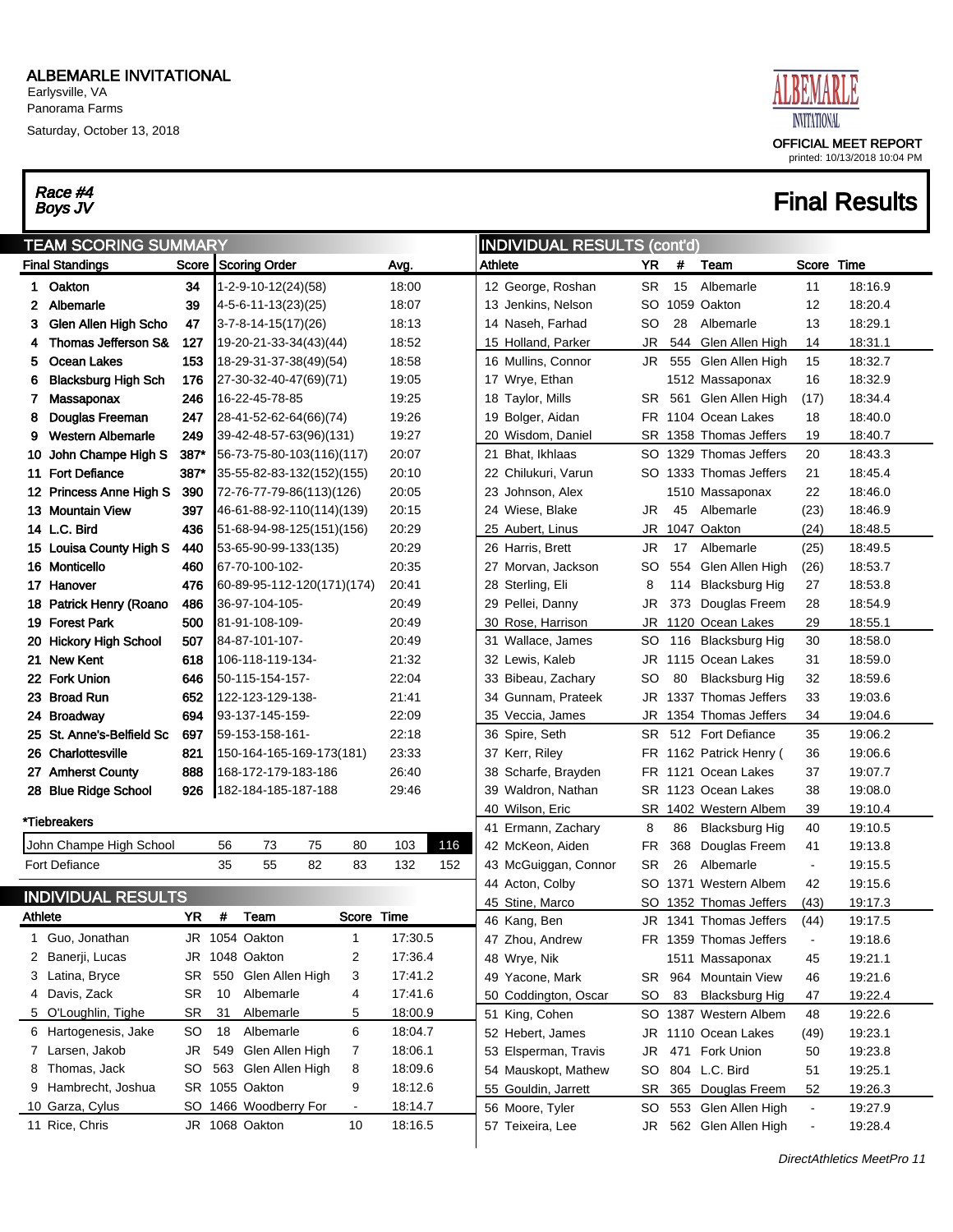Saturday, October 13, 2018

# Race #4<br>Boys JV



| <b>INDIVIDUAL RESULTS (cont'd)</b> |           |      |                        |                              |         |                       |               |     |                       |                          |         |
|------------------------------------|-----------|------|------------------------|------------------------------|---------|-----------------------|---------------|-----|-----------------------|--------------------------|---------|
| Athlete                            | YR        | $\#$ | Team                   | Score                        | Time    | Athlete               | YR            | #   | Team                  | Score                    | Time    |
| 58 Robinson, Garrett               | JR        | 846  | Louisa County          | 53                           | 19:30.6 | 104 Shreckhise, Drew  | SO            | 508 | <b>Fort Defiance</b>  | 83                       | 20:13.0 |
| 59 Faggert, Cole                   | JR        | 1107 | Ocean Lakes            | (54)                         | 19:31.6 | 105 Nilsson, Jacob    | <b>SR</b>     | 694 | Hickory High Sc       | 84                       | 20:14.0 |
| 60 Landes, Roth                    | JR        | 500  | Fort Defiance          | 55                           | 19:33.6 | 106 Singh, Kiran      |               |     | FR 1069 Oakton        | $\blacksquare$           | 20:14.4 |
| 61 Scott, Sean                     | <b>JR</b> | 752  | John Champe            | 56                           | 19:35.4 | 107 Bridges, Jadon    |               |     | 1514 Massaponax       | 85                       | 20:15.1 |
| 62 Castrina, Collin                | JR        |      | 1376 Western Albem     | 57                           | 19:37.3 | 108 Bridges, Ian      |               |     | FR 1189 Princess Anne | 86                       | 20:15.9 |
| 63 Downey, Alex                    | SR        |      | 1335 Thomas Jeffers    | $\blacksquare$               | 19:38.5 | 109 Borst, Jason      | SO            |     | 1049 Oakton           | $\blacksquare$           | 20:16.5 |
| 64 Arnz, Cameron                   | SO        |      | 1046 Oakton            | (58)                         | 19:38.9 | 110 Rivera, Ernesto   | JR            | 698 | Hickory High Sc       | 87                       | 20:16.8 |
| 65 Beardsley, Biruk                | 8         |      | 1264 St. Anne's-Belfi  | 59                           | 19:41.9 | 111 Anderson, Mattias | SO            | 933 | <b>Mountain View</b>  | 88                       | 20:17.6 |
| 66 Gorman, Jack                    | FR        |      | 1108 Ocean Lakes       | $\blacksquare$               | 19:43.0 | 112 Woolard, Vance    | SO            | 643 | Hanover               | 89                       | 20:18.6 |
| 67 Faudale, Joseph                 | <b>JR</b> | 629  | Hanover                | 60                           | 19:43.3 | 113 Lowry, Johnny     | <b>FR</b>     | 99  | <b>Blacksburg Hig</b> | $\blacksquare$           | 20:21.7 |
| 68 Mellor, Luke                    | <b>SR</b> | 947  | <b>Mountain View</b>   | 61                           | 19:43.8 | 114 Brann, Jacob      | SO            | 355 | Douglas Freem         | $\blacksquare$           | 20:22.4 |
| 69 Bryner, Drew                    | <b>FR</b> | 356  | Douglas Freem          | 62                           | 19:44.9 | 115 Sims, Nick        | <b>SR</b>     | 558 | Glen Allen High       | $\blacksquare$           | 20:23.0 |
| 70 Strobach, Luke                  | SO        |      | 1398 Western Albem     | 63                           | 19:46.5 | 116 Ranjan, Ronith    | JR            |     | 1347 Thomas Jeffers   | $\blacksquare$           | 20:27.7 |
| 71 Coppi, David                    | <b>SR</b> | 8    | Albemarle              | $\blacksquare$               | 19:46.8 | 117 Williams, Bela    | 8             | 117 | <b>Blacksburg Hig</b> | $\blacksquare$           | 20:29.0 |
| 72 Christman, Ryan                 | <b>SR</b> | 357  | Douglas Freem          | 64                           | 19:46.9 | 118 Liles, Nicholas   | JR            | 835 | Louisa County         | 90                       | 20:30.3 |
| 73 Huang, James                    | SO        |      | 1340 Thomas Jeffers    | $\blacksquare$               | 19:48.1 | 119 Kosa, Tyler       | <b>SR</b>     | 433 | <b>Forest Park</b>    | 91                       | 20:30.5 |
| 74 Hamilton, Reed                  | JR        |      | 1338 Thomas Jeffers    | $\overline{\phantom{a}}$     | 19:48.9 | 120 Maloney, Connor   | JR            |     | 1062 Oakton           | $\blacksquare$           | 20:34.7 |
| 75 Geng, Larry                     | <b>SR</b> |      | 1336 Thomas Jeffers    | $\blacksquare$               | 19:49.4 | 121 Williams, Grant   | JR            | 46  | Albemarle             | $\blacksquare$           | 20:36.3 |
| 76 Morton, Connor                  | <b>SO</b> | 27   | Albemarle              | $\blacksquare$               | 19:49.4 | 122 Mao, Darin        | FR            |     | 1344 Thomas Jeffers   | $\blacksquare$           | 20:38.3 |
| 77 Choffel, Andrew                 | <b>SO</b> | 817  | Louisa County          | 65                           | 19:49.8 | 123 Higgins, Sam      | 8             |     | 1315 The Covenant     | $\blacksquare$           | 20:39.5 |
| 78 Duisenbek, Nubol                | <b>SO</b> | 361  | Douglas Freem          | (66)                         | 19:50.6 | 124 Cann, Charles     | SO            | 938 | <b>Mountain View</b>  | 92                       | 20:40.6 |
| 79 Ertel, Patrick                  | <b>SR</b> | 541  | Glen Allen High        | $\blacksquare$               | 19:51.5 | 125 Brownell, Randy   | <b>SR</b>     | 286 | Broadway              | 93                       | 20:42.1 |
| 80 Legallo-Malone, Ian             | <b>SR</b> | 898  | Monticello             | 67                           | 19:52.1 | 126 Escobar, Marcelo  | SO            | 798 | L.C. Bird             | 94                       | 20:42.1 |
| 81 Biju, Ivin                      | SO        | 795  | L.C. Bird              | 68                           | 19:52.3 | 127 Dills, Jacob      | SO            | 627 | Hanover               | 95                       | 20:42.5 |
| 82 Swartzwelder, Zach              | <b>FR</b> | 115  | <b>Blacksburg Hig</b>  | (69)                         | 19:52.5 | 128 Martin, Walker    | SO            |     | 1389 Western Albem    | (96)                     | 20:42.9 |
| 83 Baker, Nick                     | FR        | 886  | Monticello             | 70                           | 19:52.6 | 129 Graham, Seth      | SO            |     | 1158 Patrick Henry (  | 97                       | 20:43.1 |
| 84 Singh, Jaden                    | JR        | 1349 | Thomas Jeffers         | $\blacksquare$               | 19:52.9 | 130 Rogers, Ben       | <b>SR</b>     | 34  | Albemarle             | $\blacksquare$           | 20:43.4 |
| 85 Goerlich, Jonathan              | <b>FR</b> | 90   | <b>Blacksburg Hig</b>  | (71)                         | 19:53.6 | 131 Lewis, Nathan     | <b>FR</b>     | 98  | <b>Blacksburg Hig</b> | $\blacksquare$           | 20:46.1 |
| 86 Mitchell, Grant                 | FR        | 1198 | <b>Princess Anne</b>   | 72                           | 19:54.1 | 132 Sindt, Jak        | FR            | 809 | L.C. Bird             | 98                       | 20:46.4 |
| 87 Faircloth, Grant                | <b>JR</b> | 731  | John Champe            | 73                           | 19:54.4 | 133 Jenkins, Logan    | SO            | 831 | Louisa County         | 99                       | 20:46.8 |
| 88 Doll, Ashton                    | <b>SO</b> | 359  | Douglas Freem          | (74)                         | 19:54.4 | 134 Jumper, Evan      | <b>JR</b>     | 892 | Monticello            | 100                      | 20:47.7 |
| 89 Ahmed, Ashaz                    | <b>JR</b> | 717  | John Champe            | 75                           | 19:56.0 | 135 Kimener, Connor   | <sub>SO</sub> | 689 | Hickory High Sc       | 101                      | 20:48.9 |
| 90 Cage, Brandon                   | SO        |      | 1052 Oakton            | $\blacksquare$               | 19:56.9 | 136 Spaeder, Joey     | <b>FR</b>     | 904 | Monticello            | 102                      | 20:51.7 |
| 91 Mills, Thomas                   | SO        |      | 1467 Woodberry For     | $\blacksquare$               | 19:57.9 | 137 Covington, Josh   | JR            | 539 | Glen Allen High       | $\blacksquare$           | 20:51.9 |
| 92 Culkin, Michael                 |           |      | SO 1191 Princess Anne  | 76                           | 19:58.9 | 138 Boney, Lawrence   | JR            |     | 1461 Woodberry For    | $\blacksquare$           | 20:52.8 |
| 93 Davis, Zach                     | 8         | 84   | <b>Blacksburg Hig</b>  | $\qquad \qquad \blacksquare$ | 20:01.2 | 139 Bowers, Gabe      |               |     | FR 1105 Ocean Lakes   |                          | 20:53.0 |
| 94 Bumbary, Turner                 | JR        |      | 1332 Thomas Jeffers    | $\overline{\phantom{a}}$     | 20:03.4 | 140 Ruiz, Dom         | <b>FR</b>     | 9   | Albemarle             | $\blacksquare$           | 20:54.6 |
| 95 Rodriguez, Emerson              | SO        |      | 1348 Thomas Jeffers    | $\blacksquare$               | 20:03.6 | 141 Coppa, Neil       | SO.           |     | 1463 Woodberry For    | $\blacksquare$           | 20:57.0 |
| 96 Auger, Aaron                    |           |      | SO 1185 Princess Anne  | 77                           | 20:03.7 | 142 Doane, Rex        | JR            |     | 730 John Champe       | 103                      | 20:57.5 |
| 97 Nester, Henry                   |           |      | JR 1346 Thomas Jeffers | $\blacksquare$               | 20:06.4 | 143 Kiewel, Julius    | JR            |     | 1060 Oakton           | $\blacksquare$           | 20:58.7 |
| 98 Appleton, Matt                  |           |      | 1515 Massaponax        | 78                           | 20:07.4 | 144 Musa, Muhammad    | <b>FR</b>     |     | 371 Douglas Freem     | $\blacksquare$           | 21:00.0 |
| 99 Shadle, Elliot                  | SO        | 112  | <b>Blacksburg Hig</b>  | $\blacksquare$               | 20:07.8 | 145 Porras, Alex      | SO            |     | 1167 Patrick Henry (  | 104                      | 21:01.2 |
| 100 Kobal, Gaber                   | SO        |      | 1196 Princess Anne     | 79                           | 20:07.9 | 146 Callis, Harrison  | SO.           |     | 1150 Patrick Henry (  | 105                      | 21:01.9 |
| 101 Nishiyama, Ty                  | JR        | 747  | John Champe            | 80                           | 20:08.1 | 147 Swynford, Jack    |               |     | FR 1017 New Kent      | 106                      | 21:04.1 |
| 102 Rodriguez, Bryan               | JR        | 440  | <b>Forest Park</b>     | 81                           | 20:10.7 | 148 Ferguson, Ty      | <b>SO</b>     | 13  | Albemarle             | $\blacksquare$           | 21:04.3 |
| 103 Michael, Clayton               | JR        | 503  | Fort Defiance          | 82                           | 20:10.8 | 149 Paratore, Matthew | SO.           |     | 1229 Rappahannock     | $\overline{\phantom{a}}$ | 21:04.5 |
|                                    |           |      |                        |                              |         |                       |               |     |                       |                          |         |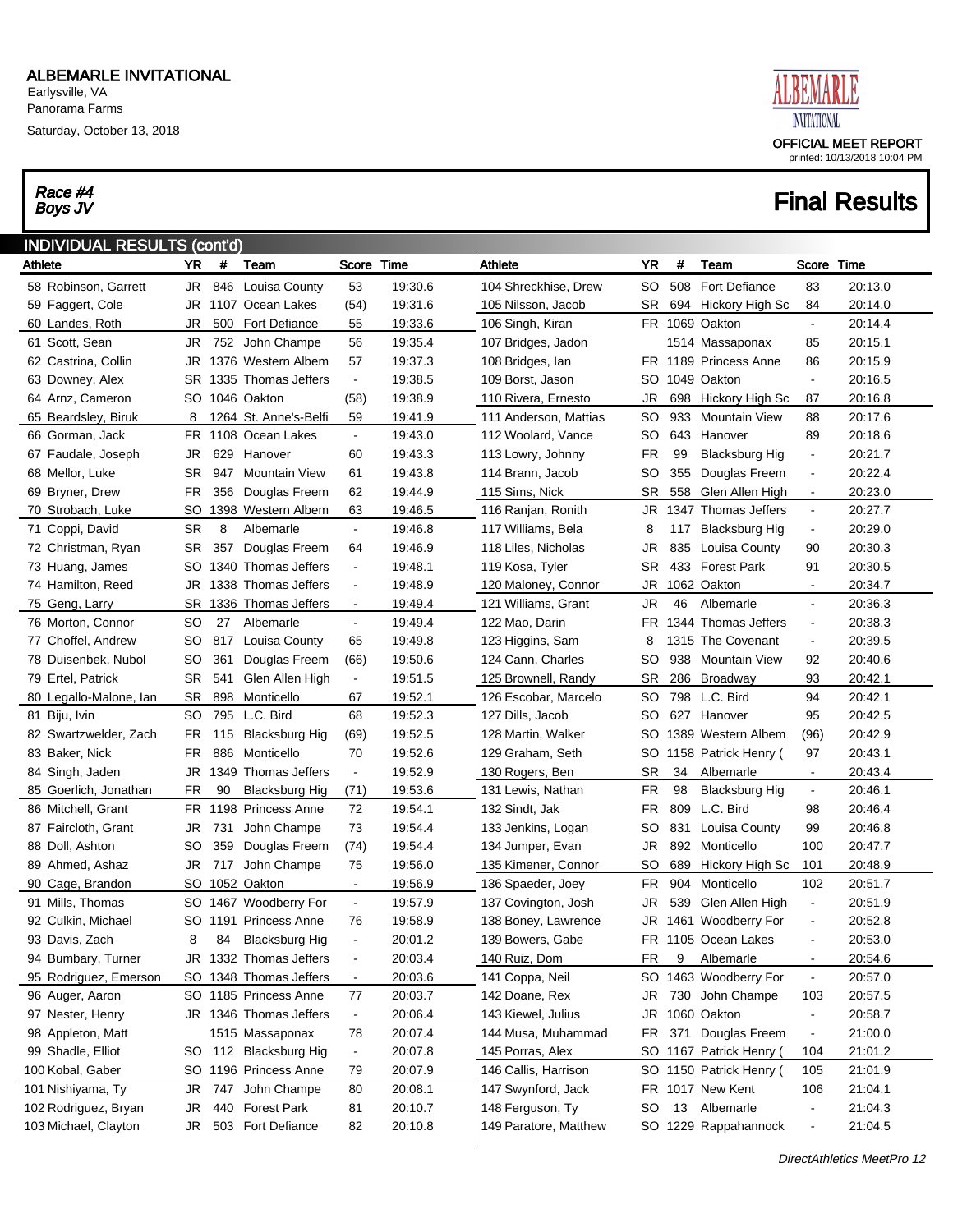Saturday, October 13, 2018

# Race #4<br>Boys JV



| <b>INDIVIDUAL RESULTS (cont'd)</b> |           |      |                           |                          |         |                          |           |     |                         |                          |         |
|------------------------------------|-----------|------|---------------------------|--------------------------|---------|--------------------------|-----------|-----|-------------------------|--------------------------|---------|
| Athlete                            | <b>YR</b> | #    | Team                      | Score Time               |         | Athlete                  | YR        | #   | Team                    | Score                    | Time    |
| 150 Boyce, Ryan                    | FR        | 682  | Hickory High Sc           | 107                      | 21:05.4 | 196 Aguayo, Nicolas      | FR.       | 232 | <b>Broad Run</b>        | 138                      | 21:50.7 |
| 151 Kendrick, Riley                | JR        |      | 432 Forest Park           | 108                      | 21:05.9 | 197 Zwoyer, Aidan        | JR        | 48  | Albemarle               | $\blacksquare$           | 21:56.4 |
| 152 Schmidt, Ethan                 | SO        |      | 443 Forest Park           | 109                      | 21:06.6 | 198 Selleck, Sean        | JR        | 954 | <b>Mountain View</b>    | (139)                    | 21:57.9 |
| 153 West, Lucas                    | SR        |      | 962 Mountain View         | 110                      | 21:07.1 | 199 Perez, Michael       | SR.       | 252 | <b>Broad Run</b>        | 140                      | 22:00.3 |
| 154 Burnap, Jacob                  | JR        |      | 415 Forest Park           | 111                      | 21:08.7 | 200 Meyer, Tommy         | FR        |     | 1012 New Kent           | 141                      | 22:03.1 |
| 155 McGehee, Spencer               | SO        | 100  | <b>Blacksburg Hig</b>     | $\sim$                   | 21:09.3 | 201 Potter, Dylan        | SO        |     | 1393 Western Albem      | $\blacksquare$           | 22:03.2 |
| 156 McCracken, Sean                | SR        | 552  | Glen Allen High           | $\blacksquare$           | 21:10.8 | 202 Switts, Ryan         | SR.       | 699 | Hickory High Sc         | (142)                    | 22:04.6 |
| 157 Upshaw, Brennan                | SO        |      | 642 Hanover               | 112                      | 21:12.6 | 203 Kimener, Aiden       | FR.       | 688 | Hickory High Sc         | $\blacksquare$           | 22:05.0 |
| 158 Sawyer, Austin                 | FR.       |      | 1200 Princess Anne        | (113)                    | 21:14.2 | 204 Hillis, Brady        | FR.       |     | 1000 New Kent           | (143)                    | 22:07.4 |
| 159 Pease, Jordan                  | 8         | 106  | <b>Blacksburg Hig</b>     | $\blacksquare$           | 21:15.9 | 205 Vales, Thomas        | <b>SR</b> | 41  | Albemarle               | $\blacksquare$           | 22:07.5 |
| 160 Stephens, Jeshua               | FR        | 957  | <b>Mountain View</b>      | (114)                    | 21:18.0 | 206 Nguyen, David        | JR        |     | 1166 Patrick Henry (    | 144                      | 22:09.8 |
| 161 Shaikh, Ibraheem               | JR        | 484  | Fork Union                | 115                      | 21:18.2 | 207 Fontenot, Andy       | SO        |     | 1379 Western Albem      | $\blacksquare$           | 22:11.7 |
| 162 Solanki, Aman                  | SR        | 753  | John Champe               | (116)                    | 21:18.8 | 208 Gray, Hayden         | SO        | 287 | Broadway                | 145                      | 22:12.9 |
| 163 Shadle, Alden                  | 8         | 111  | <b>Blacksburg Hig</b>     | $\blacksquare$           | 21:19.6 | 209 Watt, Aidan          | SO        | 43  | Albemarle               | $\blacksquare$           | 22:14.4 |
| 164 Ross, Nathan                   | SR        | 750  | John Champe               | (117)                    | 21:19.6 | 210 Reyes Cortes, Sergio | JR        | 33  | Albemarle               | $\blacksquare$           | 22:15.2 |
| 165 Broz, Luke                     | SO        | 990  | New Kent                  | 118                      | 21:19.8 | 211 Gorzycki, Paulos     | 8         | 91  | <b>Blacksburg Hig</b>   | $\blacksquare$           | 22:18.8 |
| 166 Porter, Jack                   | FR        |      | 1014 New Kent             | 119                      | 21:22.2 | 212 Gardner, Luke        | JR        |     | 1156 Patrick Henry (    | (146)                    | 22:20.8 |
| 167 Martin, Payton                 | SR        | 25   | Albemarle                 | $\blacksquare$           | 21:23.1 | 213 Nguyen, Nam          | <b>SR</b> | 249 | <b>Broad Run</b>        | (147)                    | 22:21.6 |
| 168 Kelsey, David                  | SO        |      | 632 Hanover               | 120                      | 21:23.2 | 214 Tate, Toby           |           |     | FR 1171 Patrick Henry ( | (148)                    | 22:22.4 |
| 169 Paye, Gavin                    | FR        | 105  | <b>Blacksburg Hig</b>     | $\blacksquare$           | 21:23.5 | 215 Sweeney, Aaron       | FR        |     | 1016 New Kent           | (149)                    | 22:23.1 |
| 170 Dana, Clark                    | 8         |      | 1436 Wilson Memori        | $\sim$                   | 21:24.0 | 216 Andes, Frank         | SO        |     | 1145 Patrick Henry (    | $\blacksquare$           | 22:24.4 |
| 171 Krouse, Jacob                  | FR        | 896  | Monticello                | 121                      | 21:26.0 | 217 Feldman, Jacob       | JR        | 321 | Charlottesville         | 150                      | 22:25.7 |
| 172 Worley, Quinn                  | 8         | 119  | <b>Blacksburg Hig</b>     | $\blacksquare$           | 21:26.5 | 218 Cisneros, Luis       | SO        | 7   | Albemarle               | $\blacksquare$           | 22:28.3 |
| 173 Roach, Jonas                   | 8         | 108  | <b>Blacksburg Hig</b>     | $\blacksquare$           | 21:26.6 | 219 VanDam, Noah         | FR.       | 811 | L.C. Bird               | (151)                    | 22:28.9 |
| 174 Sharif, Yusuf                  | FR        | 254  | <b>Broad Run</b>          | 122                      | 21:27.0 | 220 Aldridge, Nick       | SO        | 490 | <b>Fort Defiance</b>    | (152)                    | 22:29.4 |
| 175 Forte, Brendon                 | SO        | 240  | <b>Broad Run</b>          | 123                      | 21:27.8 | 221 Qin, Tony            | SO        |     | 1286 St. Anne's-Belfi   | 153                      | 22:29.7 |
| 176 Rust, Jethro                   | JR        | 109  | <b>Blacksburg Hig</b>     | $\blacksquare$           | 21:30.8 | 222 Winslow, Noah        | FR.       |     | 1124 Ocean Lakes        | $\blacksquare$           | 22:30.8 |
| 177 Meinen, Patrick                | SR        | 1119 | Ocean Lakes               | $\blacksquare$           | 21:31.8 | 223 Carroll, Aiden       | <b>FR</b> | 991 | New Kent                | $\blacksquare$           | 22:31.9 |
| 178 Coolbaugh, Rownan              | SO        | 418  | <b>Forest Park</b>        | (124)                    | 21:32.3 | 224 Mara, Tyler          | FR.       |     | 1010 New Kent           | $\overline{\phantom{a}}$ | 22:32.1 |
| 179 Ward, Jayson                   | FR.       |      | 812 L.C. Bird             | 125                      | 21:34.3 | 225 Weaver, Preston      | <b>SR</b> | 44  | Albemarle               | $\blacksquare$           | 22:32.5 |
| 180 Doust, Cheyne                  | SR        | 540  | Glen Allen High           | $\blacksquare$           | 21:34.5 | 226 Endler, Avery        | JR        | 942 | <b>Mountain View</b>    | $\blacksquare$           | 22:34.2 |
| 181 Austin, Marshall               | FR        |      | 1187 Princess Anne        | (126)                    | 21:35.3 | 227 Taliaferro, Aaron    | JR        | 485 | <b>Fork Union</b>       | 154                      | 22:36.6 |
| 182 Ham, Will                      | SR        | 890  | Monticello                | (127)                    | 21:36.3 | 228 Heatwole, Henry      | JR        | 497 | <b>Fort Defiance</b>    | (155)                    | 22:42.0 |
| 183 Petchel, John                  | SO        | 697  | Hickory High Sc           | 128                      | 21:36.9 | 229 Fernengel, William   | SO        | 943 | <b>Mountain View</b>    | $\blacksquare$           | 22:45.1 |
| 184 Sipe, Charlie                  |           |      | FR 1444 Wilson Memori     | $\blacksquare$           | 21:37.1 | 230 Berger, Aidan        | FR        | 78  | <b>Blacksburg Hig</b>   | $\blacksquare$           | 22:48.9 |
| 185 O'Brien, Calum                 | FR        | 251  | <b>Broad Run</b>          | 129                      | 21:37.4 | 231 Gilhood, James       | JR        |     | 799 L.C. Bird           | (156)                    | 22:52.8 |
| 186 Clemons, Will                  | SR        |      | 888 Monticello            | (130)                    | 21:40.6 | 232 Wu, Brian            | SO        |     | 489 Fork Union          | 157                      | 22:54.5 |
| 187 Miller, Chris                  | SO        |      | 1390 Western Albem        | (131)                    | 21:41.2 | 233 Brown, Luke          | FR        |     | 1265 St. Anne's-Belfi   | 158                      | 22:54.6 |
| 188 Marden, Will                   | SO        |      | 501 Fort Defiance         | 132                      | 21:44.4 | 234 Spiggle, Trevor      | SO        |     | 299 Broadway            | 159                      | 22:58.7 |
| 189 Schoenster, Luke               | JR.       |      | 847 Louisa County         | 133                      | 21:44.8 | 235 Rao, Marshall        | FR        | 294 | Broadway                | 160                      | 23:00.2 |
| 190 Hinks, Parker                  | SO        |      | 1001 New Kent             | 134                      | 21:48.3 | 236 Hedgepeth, Azat      | <b>SO</b> | 95  | <b>Blacksburg Hig</b>   | $\blacksquare$           | 23:01.5 |
| 191 Chavez, Joel                   | SO        |      | 816 Louisa County         | (135)                    | 21:48.5 | 237 Rogers, Sam          | SO        | 35  | Albemarle               | $\blacksquare$           | 23:03.2 |
| 192 Naperala, Aaron                | SR        |      | 693 Hickory High Sc (136) |                          | 21:49.6 | 238 Miller, Charlie      | FR        |     | 1283 St. Anne's-Belfi   | 161                      | 23:04.9 |
| 193 Weese, Conner                  | JR        |      | 303 Broadway              | 137                      | 21:49.9 | 239 Nelson, Luke         | FR        | 291 | <b>Broadway</b>         | (162)                    | 23:05.5 |
| 194 Burra, Akshath                 | SO        |      | 1050 Oakton               | $\blacksquare$           | 21:50.2 | 240 Galbert, Rudie       | JR        | 732 | John Champe             | $\blacksquare$           | 23:06.7 |
| 195 Hunt, Austin                   | 8         | 891  | Monticello                | $\overline{\phantom{a}}$ | 21:50.4 | 241 Stuck, Addison       | SR        |     | 256 Broad Run           | (163)                    | 23:09.2 |
|                                    |           |      |                           |                          |         |                          |           |     |                         |                          |         |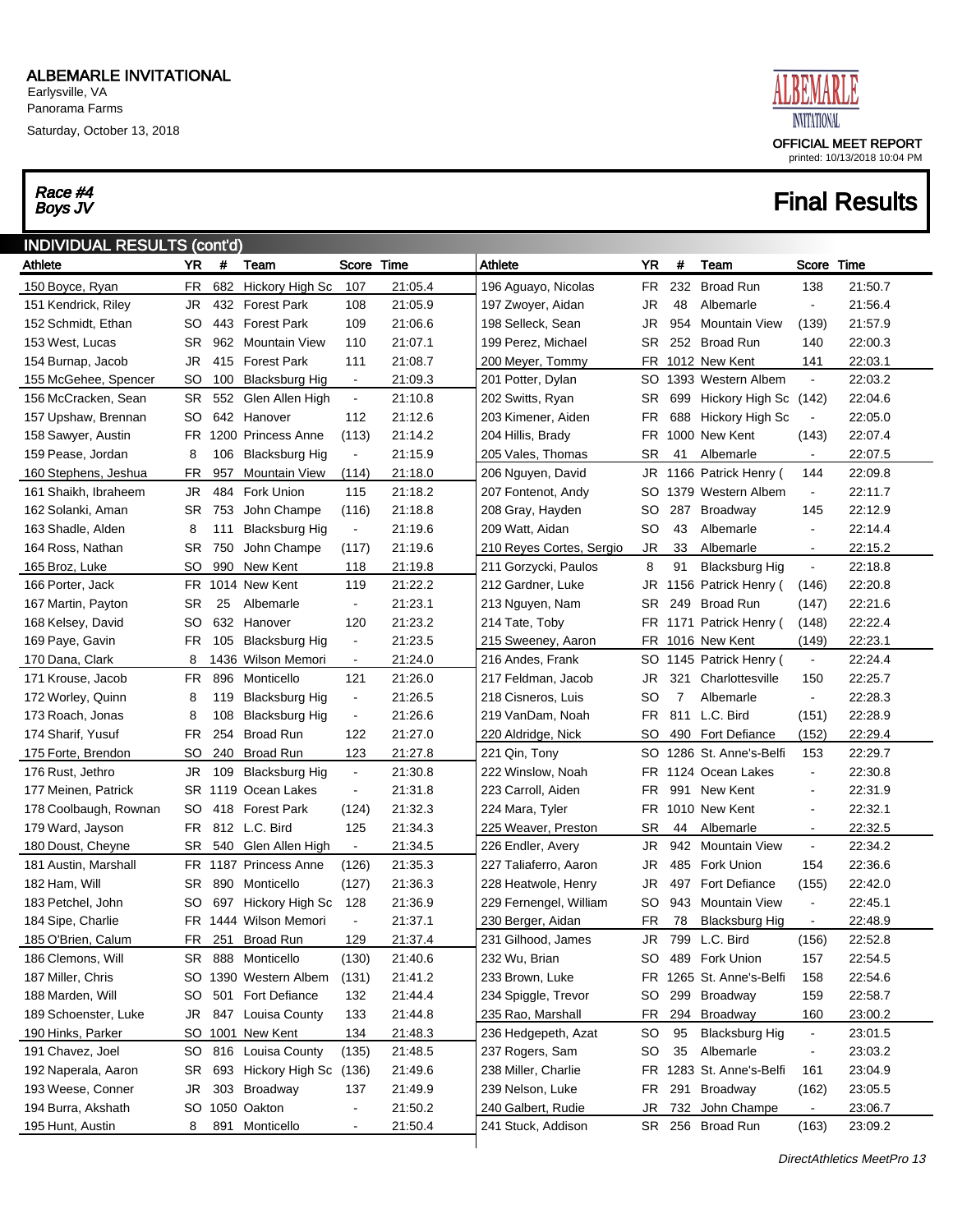Saturday, October 13, 2018

# Race #4<br>Boys JV



| <b>INDIVIDUAL RESULTS (cont'd)</b> |           |         |                         |                          |         |                            |           |     |                       |                      |         |
|------------------------------------|-----------|---------|-------------------------|--------------------------|---------|----------------------------|-----------|-----|-----------------------|----------------------|---------|
| Athlete                            | YR        | #       | Team                    | Score Time               |         | Athlete                    | YR        | #   | Team                  | Score Time           |         |
| 242 Wilson, Chris                  | SO.       | 760     | John Champe             | $\blacksquare$           | 23:10.8 | 288 Reichard, Tristan      | 8         | 107 | <b>Blacksburg Hig</b> | $\blacksquare$       | 24:57.2 |
| 243 Bowlling, Samuel               | SO.       | 317     | Charlottesville         | 164                      | 23:11.3 | 289 Tisol, Matthew         | SO        | 757 | John Champe           | $\ddot{\phantom{a}}$ | 24:57.7 |
| 244 Clomera, Zack                  | SO        | 939     | <b>Mountain View</b>    | $\blacksquare$           | 23:12.3 | 290 Coulter, Devin         | JR        | 494 | <b>Fort Defiance</b>  | $\blacksquare$       | 25:29.1 |
| 245 Kim, Nathaniel                 | SO.       | 324     | Charlottesville         | 165                      | 23:17.1 | 291 Simon, Nick            | <b>SO</b> | 255 | <b>Broad Run</b>      | $\blacksquare$       | 25:32.8 |
| 246 Jiao, Victor                   | SO        | 1279    | St. Anne's-Belfi        | 166                      | 23:18.4 | 292 Crandall, Spencer      | JR        |     | 1270 St. Anne's-Belfi | (175)                | 25:33.1 |
| 247 Chandler, Haden                |           |         | SO 1433 Wilson Memori   | $\blacksquare$           | 23:19.4 | 293 Mendiola-Aguilar, Fran | JR        |     | 1164 Patrick Henry (  | $\blacksquare$       | 25:33.8 |
| 248 Althi, Jaideep                 | SO.       | 719     | John Champe             | $\blacksquare$           | 23:20.8 | 294 Gross, Parker          | FR        |     | 686 Hickory High Sc   | $\blacksquare$       | 25:44.7 |
| 249 Michell, Nicholas              | SO        | 247     | <b>Broad Run</b>        | $\blacksquare$           | 23:24.2 | 295 Rao, Casper            | FR.       | 293 | Broadway              | (176)                | 26:04.7 |
| 250 Chen, Jimmy                    | SO.       |         | 1434 Wilson Memori      | $\blacksquare$           | 23:25.5 | 296 O'Halloran, Will       | JR        |     | 1284 St. Anne's-Belfi | (177)                | 26:07.5 |
| 251 Khan, Samad                    | <b>SO</b> | 740     | John Champe             | $\blacksquare$           | 23:32.4 | 297 Seabolt, Sean          | SO        |     | 483 Fork Union        | (178)                | 26:08.4 |
| 252 Wilson, Julian                 | SR        | 515     | <b>Fort Defiance</b>    | $\blacksquare$           | 23:36.7 | 298 Peoples, Miles         | SO        | 639 | Hanover               | $\blacksquare$       | 26:11.1 |
| 253 Brymer, Jimmy                  | SO        | 414     | <b>Forest Park</b>      | (167)                    | 23:37.8 | 299 Fan, Frank             | <b>FR</b> |     | 1272 St. Anne's-Belfi | $\blacksquare$       | 26:19.3 |
| 254 Baker, Miles                   | JR        | 721     | John Champe             | $\blacksquare$           | 23:38.3 | 300 Liu, Jerry             | SO        |     | 1280 St. Anne's-Belfi | $\blacksquare$       | 26:25.3 |
| 255 Bollhorst, Jacob               | <b>SO</b> | 723     | John Champe             | $\blacksquare$           | 23:38.6 | 301 Olsen, Soren           | 8         | 104 | Blacksburg Hig        | $\blacksquare$       | 26:31.7 |
| 256 Swortzel, Andrew               | JR        | 513     | <b>Fort Defiance</b>    | $\blacksquare$           | 23:41.8 | 302 Davis, Shaun           | FR        | 56  | <b>Amherst Count</b>  | 179                  | 26:35.1 |
| 257 Johnson, Eric                  | JR        | 243     | <b>Broad Run</b>        | $\blacksquare$           | 23:44.3 | 303 Williams, Zack         | SR.       | 488 | <b>Fork Union</b>     | (180)                | 26:35.9 |
| 258 Vargas, Jorge                  | SR        | 960     | <b>Mountain View</b>    | $\blacksquare$           | 23:47.2 | 304 Bai, Hans              | FR.       |     | 1263 St. Anne's-Belfi | $\blacksquare$       | 26:37.4 |
| 259 Beck, Jack                     | SO        |         | 1146 Patrick Henry (    | $\blacksquare$           | 23:47.5 | 305 Hirts, Liam            | JR        | 19  | Albemarle             | $\blacksquare$       | 26:42.8 |
| 260 Meyer, Hunter                  | <b>SR</b> | 62      | <b>Amherst Count</b>    | 168                      | 23:49.2 | 306 Patto, Robert          | <b>SO</b> | 696 | Hickory High Sc       | $\blacksquare$       | 26:53.3 |
| 261 Baratta, Jake                  | <b>SO</b> | 236     | <b>Broad Run</b>        | $\blacksquare$           | 23:52.4 | 307 Bhatt, Veer            | SR.       | 722 | John Champe           | $\blacksquare$       | 26:56.6 |
| 262 Adametz, Fletcher              | <b>SO</b> | 680     | Hickory High Sc         | $\blacksquare$           | 23:54.2 | 308 Aten, Edison           | SO        | 315 | Charlottesville       | (181)                | 27:00.7 |
| 263 Patel, Harshal                 | SR        | 949     | <b>Mountain View</b>    | $\blacksquare$           | 23:54.4 | 309 Kardell, Carter        | 8         |     | 1316 The Covenant     | $\blacksquare$       | 27:01.6 |
| 264 Foley, Evan                    | 8         | 88      | <b>Blacksburg Hig</b>   | $\blacksquare$           | 23:58.4 | 310 Wilson, Max            | 8         | 118 | Blacksburg Hig        | $\blacksquare$       | 27:11.8 |
| 265 Strauss, Frank                 | 1         | 331     | Charlottesville         | 169                      | 24:00.3 | 311 Foresman, Davey        | <b>SO</b> | 206 | <b>Blue Ridge Sch</b> | 182                  | 27:13.8 |
| 266 Byrd, Charles                  | SO        | 470     | Fork Union              | 170                      | 24:02.8 | 312 Lu, Wilson             | SO        |     | 1282 St. Anne's-Belfi | $\blacksquare$       | 27:16.3 |
| 267 Clifton, Cain                  | SO        | 492     | <b>Fort Defiance</b>    | $\blacksquare$           | 24:04.0 | 313 Karcich, Alex          | FR.       | 244 | <b>Broad Run</b>      | $\blacksquare$       | 27:27.6 |
| 268 Tyras, Daniel                  | JR        | 758     | John Champe             | $\blacksquare$           | 24:04.2 | 314 Hartless, Samuel       | SO        | 60  | <b>Amherst Count</b>  | 183                  | 27:38.5 |
| 269 Woodall, Thomas TJ             | JR        | 963     | <b>Mountain View</b>    | $\blacksquare$           | 24:06.1 | 315 O'Dowd, Sean           | <b>SO</b> | 103 | Blacksburg Hig        | $\blacksquare$       | 28:05.0 |
| 270 Drozdowski, Daniel             | SO.       | 628     | Hanover                 | (171)                    | 24:07.1 | 316 Hoang, Leo             | SR        |     | 1275 St. Anne's-Belfi | $\blacksquare$       | 28:26.8 |
| 271 Ayers-Brown, Clifford          | SO.       | 1372    | Western Albem           | $\blacksquare$           | 24:08.4 | 317 Breen, Kevin           | <b>SR</b> | 2   | Albemarle             | $\blacksquare$       | 28:40.1 |
| 272 Rinaca, Aaron                  |           | JR 1320 | The Covenant            | $\blacksquare$           | 24:08.7 | 318 Thomas, Nicholas       | FR.       | 959 | <b>Mountain View</b>  | $\blacksquare$       | 29:36.4 |
| 273 Baksa, Liam                    | FR        | 235     | <b>Broad Run</b>        | $\blacksquare$           | 24:08.9 | 319 Han, Mike              | SR        | 207 | Blue Ridge Sch        | 184                  | 29:39.0 |
| 274 Beers, Max                     | JR        | 887     | Monticello              | $\blacksquare$           | 24:10.4 | 320 Jackson, Thomas        | 8         | 97  | <b>Blacksburg Hig</b> | $\blacksquare$       | 29:49.9 |
| 275 Stisher, Roy                   | JR        | 560     | Glen Allen High         | $\blacksquare$           | 24:26.6 | 321 Kennedy, Cole          | SO        | 212 | <b>Blue Ridge Sch</b> | 185                  | 30:00.4 |
| 276 Downs, Charles                 |           |         | SO 1152 Patrick Henry ( |                          | 24:26.7 | 322 Terry, Chat            | SR        | 64  | <b>Amherst Count</b>  | 186                  | 30:34.7 |
| 277 Brar, Jass                     |           |         | SO 725 John Champe      |                          | 24:29.9 | 323 Liang, Kai             | SO        |     | 216 Blue Ridge Sch    | 187                  | 30:57.7 |
| 278 Murthy, Sagar                  | FR        | 370     | Douglas Freem           |                          | 24:34.3 | 324 Li, Kevin              | SO        |     | 215 Blue Ridge Sch    | 188                  | 30:57.8 |
| 279 Meeker, Scott                  | SO        |         | 744 John Champe         | $\blacksquare$           | 24:36.9 | 325 Harrison, Will         | 8         | 94  | <b>Blacksburg Hig</b> | $\blacksquare$       | 35:45.5 |
| 280 Busby, Ethan                   | <b>SO</b> | 50      | <b>Amherst Count</b>    | 172                      | 24:39.3 |                            |           |     |                       |                      |         |
| 281 Mauck, Hunter                  |           |         | SO 1163 Patrick Henry ( | $\blacksquare$           | 24:39.5 |                            |           |     |                       |                      |         |
| 282 Jackson, Will                  |           |         | SO 1385 Western Albem   | $\blacksquare$           | 24:39.9 |                            |           |     |                       |                      |         |
| 283 Parrish, Kyle                  | FR        | 901     | Monticello              | $\blacksquare$           | 24:43.5 |                            |           |     |                       |                      |         |
| 284 Weissman, Tim                  | SO        | 330     | Charlottesville         | 173                      | 24:45.9 |                            |           |     |                       |                      |         |
| 285 Sweeney, Luke                  | FR        | 641     | Hanover                 | (174)                    | 24:46.0 |                            |           |     |                       |                      |         |
| 286 Ankrum, Ryan                   | 8         | 77      | <b>Blacksburg Hig</b>   | $\blacksquare$           | 24:50.1 |                            |           |     |                       |                      |         |
| 287 Choudhary, Varun               | SR        | 238     | <b>Broad Run</b>        | $\overline{\phantom{a}}$ | 24:55.1 |                            |           |     |                       |                      |         |
|                                    |           |         |                         |                          |         |                            |           |     |                       |                      |         |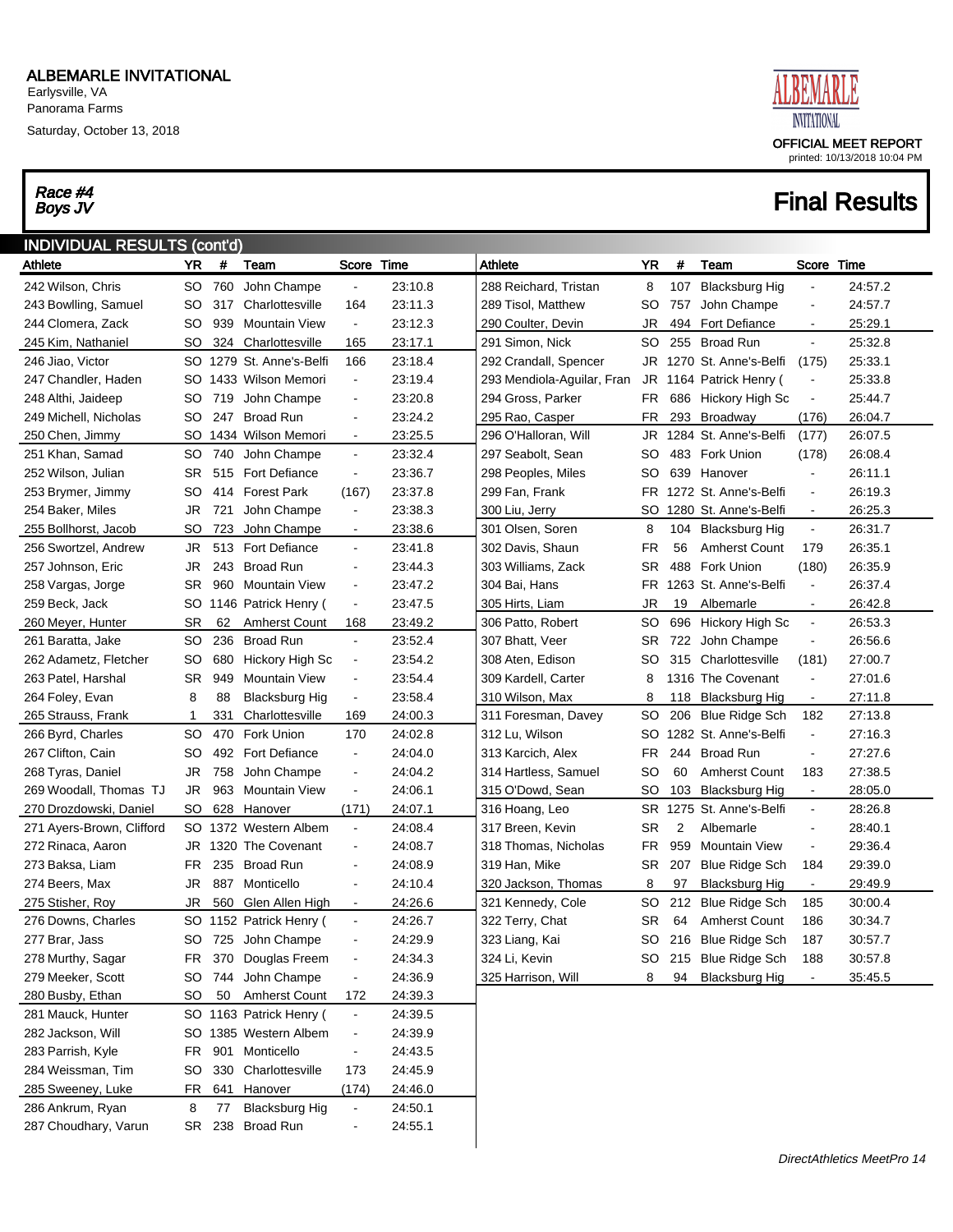Earlysville, VA Panorama Farms

Saturday, October 13, 2018

## Race #5<br>Girls Freshman 5k

| <b>TEAM SCORING SUMMARY</b> |                              |           |      |                      |                          |         |  |  |  |  |  |
|-----------------------------|------------------------------|-----------|------|----------------------|--------------------------|---------|--|--|--|--|--|
|                             | <b>Final Standings</b>       | Score     |      | <b>Scoring Order</b> | Avg.                     |         |  |  |  |  |  |
| 1                           | Hanover                      | 47        |      | 1-4-13-14-15(21)(22) |                          | 22:51   |  |  |  |  |  |
| 2                           | <b>Fort Defiance</b>         | 49        |      | 2-8-11-12-16(17)(23) |                          | 23:00   |  |  |  |  |  |
| 3                           | Albemarle                    | 56        |      | $3-5-6-18-24(26)$    |                          | 24:00   |  |  |  |  |  |
| 4                           | Glen Allen High Scho         | 65        |      | 7-9-10-19-20(25)     |                          | 23:53   |  |  |  |  |  |
|                             |                              |           |      |                      |                          |         |  |  |  |  |  |
|                             | <b>INDIVIDUAL RESULTS</b>    |           |      |                      |                          |         |  |  |  |  |  |
| <b>Athlete</b>              |                              | YR        | #    | Team                 | Score                    | Time    |  |  |  |  |  |
| 1                           | Crytser, Alli                | 8         | 649  | Hanover              | 1                        | 19:46.9 |  |  |  |  |  |
| 2                           | Staley, Emma                 | 8         | 531  | Fort Defiance        | 2                        | 20:38.7 |  |  |  |  |  |
| 3                           | PESKOVA, LILLIAN             |           |      | 1483 Albemarle       | 3                        | 21:34.7 |  |  |  |  |  |
| 4                           | Faudale, Bella               | 8         | 652  | Hanover              | 4                        | 21:47.2 |  |  |  |  |  |
| 5                           | <b>GUYTON, HANNAH</b>        |           |      | 1494 Albemarle       | 5                        | 21:53.8 |  |  |  |  |  |
| 6                           | Hafemeister, Katriana        |           |      | 1477 Albemarle       | 6                        | 21:59.9 |  |  |  |  |  |
| 7                           | Kinsler, Aaliyah             | FR.       | 575  | Glen Allen High      | 7                        | 22:33.1 |  |  |  |  |  |
| 8                           | Riddle, Abi                  | 8         | 527  | <b>Fort Defiance</b> | 8                        | 22:37.7 |  |  |  |  |  |
| 9                           | Gustin, Ellie                | <b>FR</b> | 769  | John Champe          | $\overline{a}$           | 23:01.6 |  |  |  |  |  |
|                             | 10 Ripol, Annie              | FR        | 584  | Glen Allen High      | 9                        | 23:08.8 |  |  |  |  |  |
| 11                          | Sorg, Sadie                  | FR        | 587  | Glen Allen High      | 10                       | 23:13.7 |  |  |  |  |  |
|                             | 12 Wheeler, Dagon            | FR        | 533  | Fort Defiance        | 11                       | 23:22.7 |  |  |  |  |  |
|                             | 13 Myers, Maeve              | 8         | 873  | Louisa County        | $\overline{a}$           | 23:48.0 |  |  |  |  |  |
|                             | 14 Harris, Kennedy           | 8         | 867  | Louisa County        | $\overline{\phantom{a}}$ | 23:52.4 |  |  |  |  |  |
|                             | 15 Powell, Marissa           | 8         | 526  | Fort Defiance        | 12                       | 23:59.5 |  |  |  |  |  |
|                             | 16 Childs, Delaney           | FR.       | 648  | Hanover              | 13                       | 24:07.7 |  |  |  |  |  |
|                             | 17 Osborn, Erica             | FR.       | 660  | Hanover              | 14                       | 24:12.2 |  |  |  |  |  |
|                             | 18 Bell, Grace               | FR.       | 645  | Hanover              | 15                       | 24:17.6 |  |  |  |  |  |
|                             | 19 Sheets, Allison           | <b>FR</b> | 530  | Fort Defiance        | 16                       | 24:17.8 |  |  |  |  |  |
|                             | 20 Braun, Logan              | 8         | 516  | <b>Fort Defiance</b> | (17)                     | 24:26.3 |  |  |  |  |  |
|                             | 21 WILLIAMS, LILLY           |           |      | 1502 Albemarle       | 18                       | 24:49.8 |  |  |  |  |  |
|                             | 22 Hearn, Celia              | FR.       | 573  | Glen Allen High      | 19                       | 25:13.8 |  |  |  |  |  |
|                             | 23 Walters, Reagan           | 8         | 590  | Glen Allen High      | 20                       | 25:14.1 |  |  |  |  |  |
|                             | 24 Turriago-Lopez, Gabrie FR |           |      | 1101 Oakton          | $\overline{a}$           | 25:26.8 |  |  |  |  |  |
|                             | 25 Flounders, Haley          | FR        | 653  | Hanover              | (21)                     | 25:29.5 |  |  |  |  |  |
|                             | 26 McAuley, Lauren           | FR.       | 657  | Hanover              | (22)                     | 25:34.8 |  |  |  |  |  |
|                             | 27 Kwak, Suhjin              | FR.       |      | 1088 Oakton          |                          | 25:38.2 |  |  |  |  |  |
|                             | 28 Jarama, Leila             | FR        | 771  | John Champe          |                          | 26:37.8 |  |  |  |  |  |
|                             | 29 Cooper, Samantha          | 8         | 518  | Fort Defiance        | (23)                     | 26:38.1 |  |  |  |  |  |
|                             | 30 Boho, Ashley              | FR        | 763  | John Champe          | $\overline{\phantom{0}}$ | 26:41.7 |  |  |  |  |  |
| 31                          | Mitrenga, Grace              | FR        | 872  | Louisa County        | -                        | 27:23.5 |  |  |  |  |  |
|                             | 32 Blair, Makayla            | FR        | 859  | Louisa County        | -                        | 27:24.0 |  |  |  |  |  |
|                             | 33 Liu, Karin                | SO        | 1091 | Oakton               | -                        | 27:44.6 |  |  |  |  |  |
|                             | 34 Bailey, Julia             | FR        | 334  | Charlottesville      | $\overline{\phantom{a}}$ | 28:52.1 |  |  |  |  |  |
|                             | 35 GIESECKE, NORA            |           | 1491 | Albemarle            | 24                       | 29:41.1 |  |  |  |  |  |
|                             | 36 Carter, Piper             | FR        | 332  | Charlottesville      | $\overline{a}$           | 30:21.1 |  |  |  |  |  |
|                             | 37 Ertel, Bridgette          | FR        | 571  | Glen Allen High      | (25)                     | 30:29.0 |  |  |  |  |  |
|                             | 38 Bels, Rachel              |           | 1490 | Albemarle            | (26)                     | 32:16.8 |  |  |  |  |  |
|                             | 39 Escobar, Cristal          | FR        | 766  | John Champe          | $\frac{1}{2}$            | 33:52.9 |  |  |  |  |  |
|                             |                              |           |      |                      |                          |         |  |  |  |  |  |